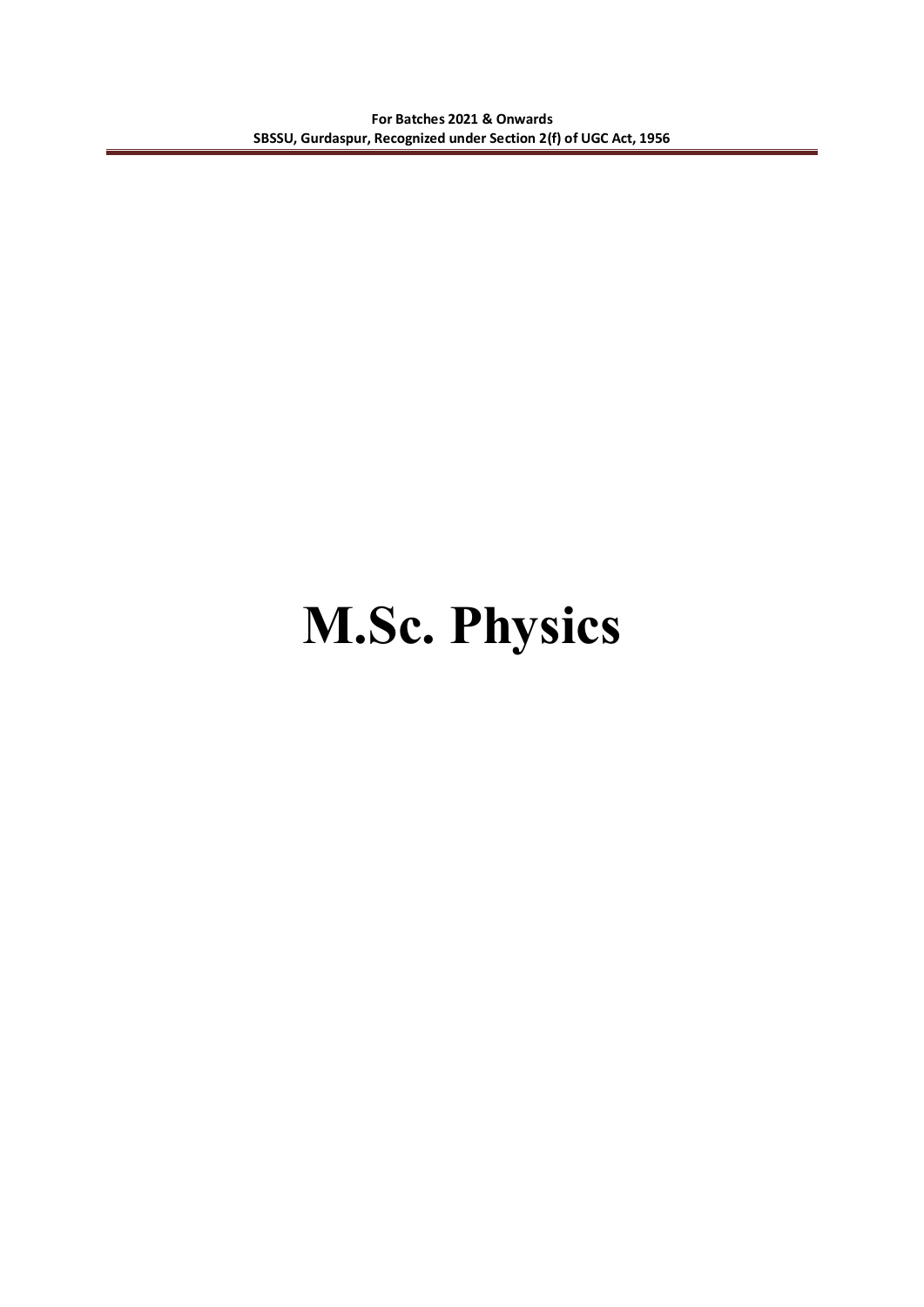# **Scheme & Syllabus (M.Sc.-Physics)**

# **Semester 1**

| Course Code | Course Title                                    | <b>Load Allocation</b> |          |          | <b>Marks Distribution</b> |     |       | Credits |
|-------------|-------------------------------------------------|------------------------|----------|----------|---------------------------|-----|-------|---------|
|             |                                                 | T<br>L                 | P        |          | External Internal         |     | Total |         |
| MPH21-101   | <b>Mathematical Physics-I</b>                   | 4                      |          | $\Omega$ | 100                       | 50  | 150   | 5       |
| MPH21-102   | <b>Classical Mechanics</b>                      | $\overline{4}$         |          | $\Omega$ | 100                       | 50  | 150   | 5       |
| MPH21-103   | <b>Statistical Mechanics</b>                    | 4                      |          | $\Omega$ | 100                       | 50  | 150   | 5       |
| MPH21-104   | Semiconductors and<br><b>Electronic Devices</b> | $\overline{4}$         |          | $\Omega$ | 100                       | 50  | 150   | 5       |
| MPH21-105   | <b>Quantum Mechanics-I</b>                      | $\overline{4}$         |          | $\Omega$ | 100                       | 50  | 150   | 5       |
| MPH21-106   | Physics Lab-I                                   | $\Omega$               | $\theta$ | 6        | 100                       | 50  | 150   | 3       |
|             | Total                                           | 20                     | 5        | 6        | 600                       | 300 | 900   | 28      |

# **Semester 2**

| Course Code | Course Title                                          | Load Allocation  |                | Marks Distribution |                   |     | Credits |    |
|-------------|-------------------------------------------------------|------------------|----------------|--------------------|-------------------|-----|---------|----|
|             |                                                       | L                | T              | P                  | External Internal |     | Total   |    |
| MPH21-201   | Mathematical Physics-II                               | 4                |                | $\Omega$           | 100               | 50  | 150     | 5  |
| MPH21-202   | <b>Condensed Matter Physics-1</b>                     | $\overline{4}$   |                | $\mathbf{0}$       | 100               | 50  | 150     | 5  |
| MPH21-203   | Atomic &Molecular<br>Physics                          | 4                |                | $\Omega$           | 100               | 50  | 150     | 5  |
| MPH21-204   | <b>Digital Electronics</b>                            | $\overline{4}$   |                | $\Omega$           | 100               | 50  | 150     | 5  |
| MPH21-205   | Numerical Analysis and<br><b>Computer Programming</b> | 4                | $\theta$       | $\overline{4}$     | 100               | 50  | 150     | 6  |
| MPH21-206   | Physics Lab-II                                        | $\boldsymbol{0}$ | $\theta$       | 6                  | 100               | 50  | 150     | 3  |
|             | Total                                                 | 20               | $\overline{4}$ | 10                 | 600               | 300 | 900     | 29 |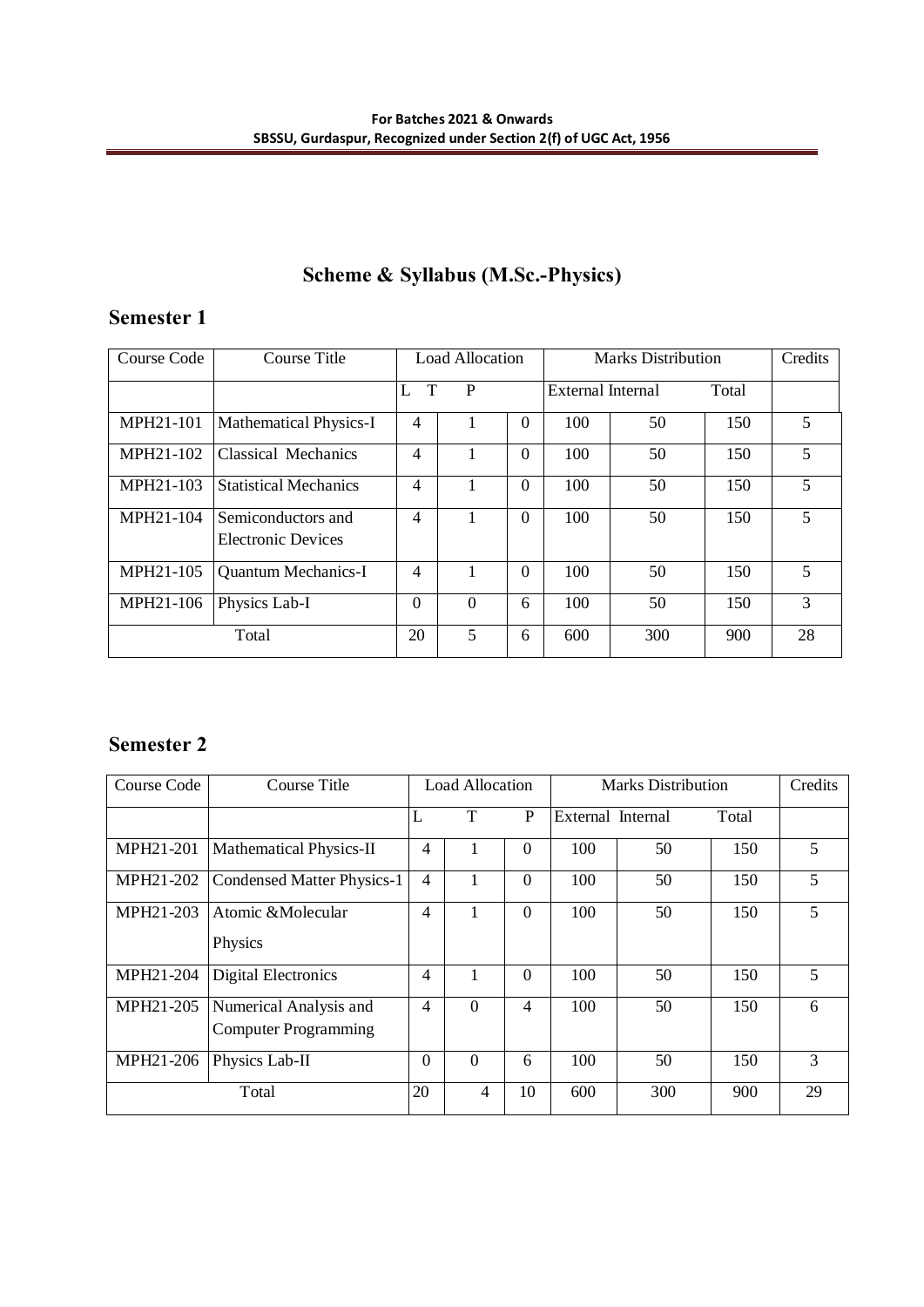# **Scheme & Syllabus (M.Sc.-Physics)**

# **Semester 3**

| Course Code | Course Title                     | Load Allocation |                | <b>Marks Distribution</b> |                   |     | Credits |    |
|-------------|----------------------------------|-----------------|----------------|---------------------------|-------------------|-----|---------|----|
|             |                                  |                 | Т              | P                         | External Internal |     | Total   |    |
| MPH21-301   | <b>Quantum Mechanics-II</b>      | 4               |                | $\theta$                  | 100               | 50  | 150     | 5. |
| MPH21-302   | Condensed Matter Physics -II     | 4               |                | $\theta$                  | 100               | 50  | 150     | 5  |
| MPH21-303   | <b>Nuclear Physics</b>           | 4               |                | $\Omega$                  | 100               | 50  | 150     | 5  |
| MPH21-304   | <b>Classical Electrodynamics</b> | $\overline{4}$  | 1              | $\Omega$                  | 100               | 50  | 150     | 5  |
| MPH21-305   | Physics Lab-III                  | 0               | $\theta$       | 6                         | 100               | 50  | 150     | 3  |
|             | Total                            | 16              | $\overline{4}$ | 6                         | 500               | 250 | 750     | 23 |

# **Semester 4**

| Course Code | Course Title                          |                          | <b>Load Allocation</b> |                |          | <b>Marks Distribution</b> |       | Credits                  |
|-------------|---------------------------------------|--------------------------|------------------------|----------------|----------|---------------------------|-------|--------------------------|
|             |                                       |                          | T                      | P              | External | Internal                  | Total |                          |
| MPH21-401   | Physics of Nanomaterials              | $\overline{4}$           |                        | $\Omega$       | 100      | 50                        | 150   | 5                        |
| MPH21-402   | Synthesis and                         | $\overline{\mathcal{A}}$ |                        | $\Omega$       | 100      | 50                        | 150   | 5                        |
|             | <b>Characterization of Materials</b>  |                          |                        |                |          |                           |       |                          |
| MPH21-403   | Physics Lab-IV                        | $\theta$                 | $\Omega$               | 6              | 100      | 50                        | 150   | 3                        |
|             | And any TWO of the following subjects |                          |                        |                |          |                           |       |                          |
| MPH21-404   | <b>Radiation Physics</b>              | 4                        |                        | 0              | 100      | 50                        | 150   | 5                        |
| MPH21-405   | <b>Advanced Statistical</b>           | 4                        |                        | $\overline{0}$ | 100      | 50                        | 150   | 5                        |
|             | Mechanics                             |                          |                        |                |          |                           |       |                          |
| MPH21-406   | <b>Reactor Physics</b>                | 4                        |                        | $\Omega$       | 100      | 50                        | 150   | 5                        |
| MPH21-407   | Fibre Optics and Non-linear           | $\overline{\mathcal{A}}$ |                        | $\Omega$       | 100      | 50                        | 150   | $\overline{\phantom{0}}$ |
|             | Optics                                |                          |                        |                |          |                           |       |                          |
|             | Total                                 | 16                       | $\overline{4}$         | 6              | 500      | 250                       | 750   | 23                       |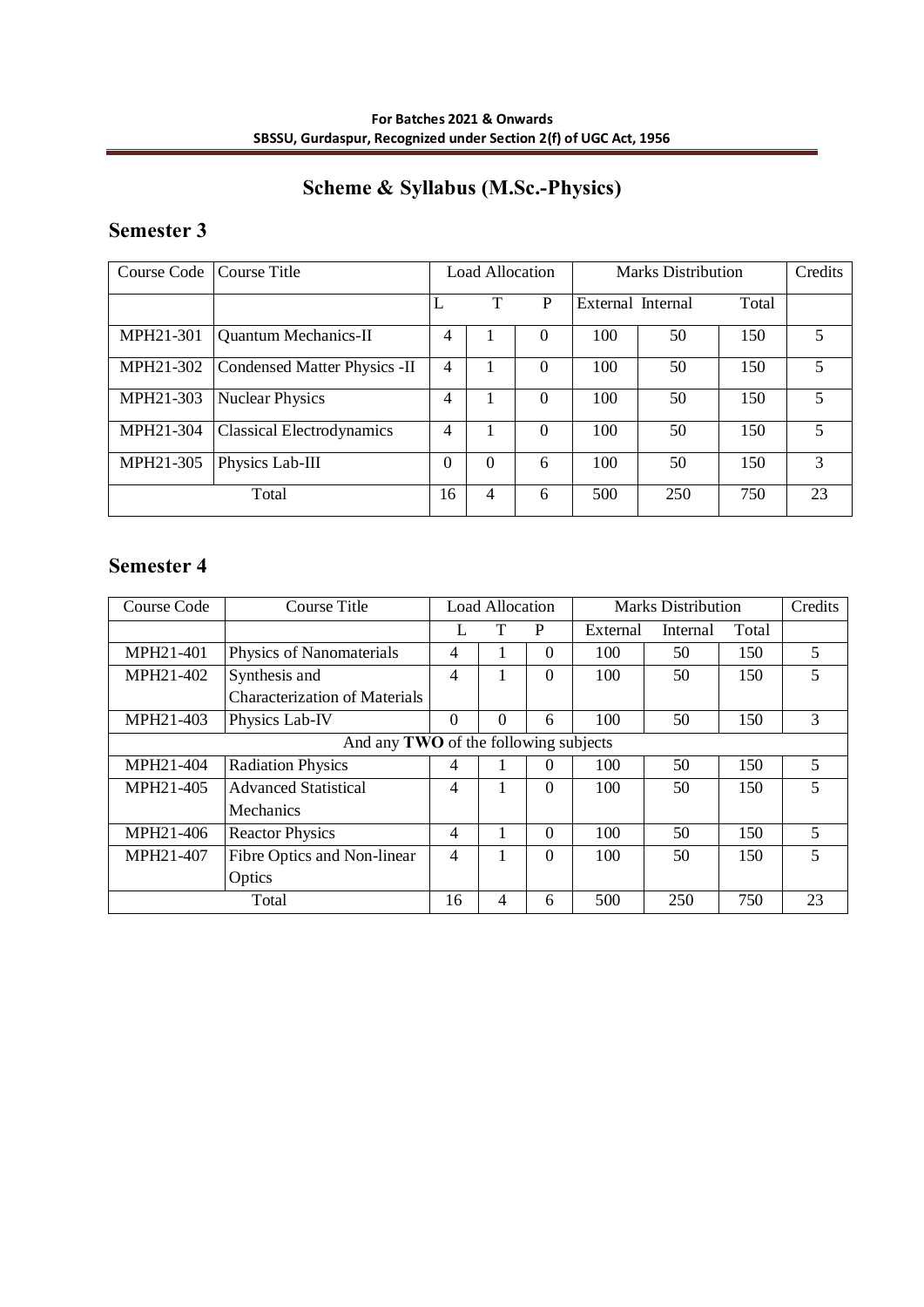#### **MPH21-101 Mathematical Physics-I**

| Internal Marks: 50         | L T P |
|----------------------------|-------|
| <b>External Marks: 100</b> | 410   |
| Total Marks: 150           |       |

**1. Elements of complex analysis:** Introduction, Laurent series-poles, residues and evaluation of integrals; Cauchy-Riemann conditions, Cauchy & Integral formula, Laurent expansion, singularities, calculus of residues, evaluation of definite integrals.

#### **15 lectures**

**2. Differential Equations:** Linear differential equations with constant coefficients, Cauchyos homogeneous linear equation, Use of Partial differential equations in physics problems, separation of variables.

#### **15 lectures**

**3. Special Functions:** Dirac delta function, Gamma function, Beta function. Bessel function of first and second kind, Generating function, integral representation and recurrence relations for Bessel tunctions of first kind, orthogonality. Legendre functions: generating function, recurrence relations and special properties, orthogonality, Associated parity, Hermite functions, Laguerre functions.

#### **15 lectures**

# **Suggested Books**

1. Mathematical Methods for Physicists: G. Arfken and H.J. Weber (Academic Press, San Diego).

- 2. Mathematical Physics: P.K. Chattopadhyay (Wiley Eastern, New Delhi).
- 3. Mathematical Physics : A.K. Ghatak, I.C. Goyal and S.J. Chua (MacMillan,India, Delhi).
- 4. Mathematical Methods in the Physical Sciences 6 M.L. Boas (Wiley, New York).
- 5. Special Functions : E.D. Rainville ( MacMillan, New York).

6. Mathematical Methods for Physics and Engineering : K.F.Riley, M.P.Hobson and S.J. Bence (Cambridge University Press, Cambridge).

7. Advanced Mathematical Physics by Erwin Kreyszig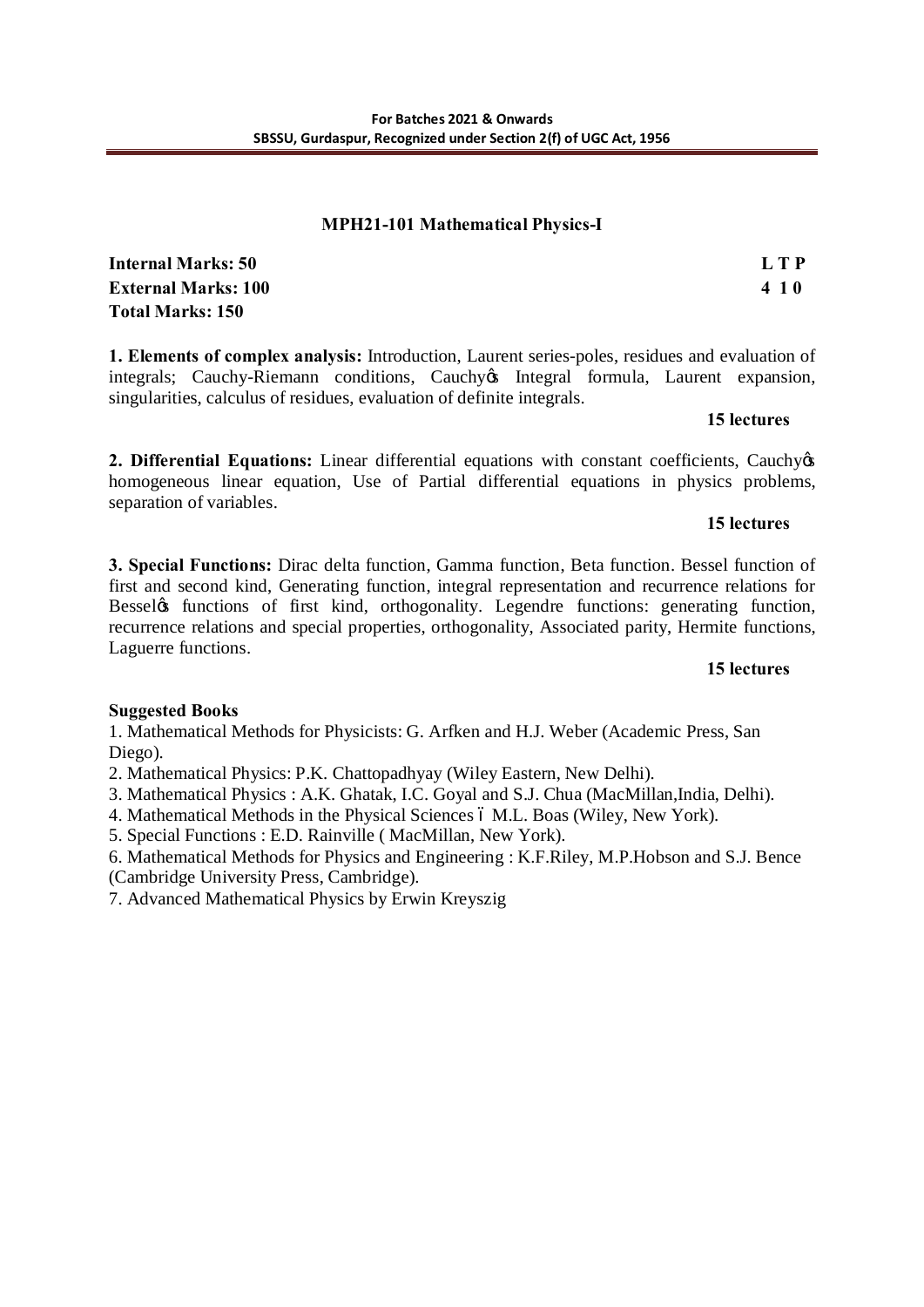# **MPH21-102 Classical Mechanics**

**Internal Marks: 50 L T P External Marks: 100 4 1 0 Total Marks: 150**

1.**Lagrangian Formulation:** Mechanics of a system of particles; constraints of motion, generalized coordinates, DøAlembertøs Principle and Lagrange $\alpha$  velocity- dependent forces and the dissipation function, Applications of Lagrangian formulation**. 10** lectures

2. **Hamilton's Principles:** Calculus of variations, Hamilton's principle, Lagrange's equation from Hamilton $\alpha$  principle, symmetry properties of space and time and conservation theorems.

# **7 lectures**

3.**Rigid Body Motion:** Independent co-ordinates of rigid body, orthogonal transformations, Eulerian Angles and Euleros theorem, angular momentum and kinetic energy of a rigid body, the inertia tensor, principal axis transformation, Euler equations of motion, Torque free motion of rigid body, motion of a symmetrical top. **10 lectures**

4**. Small Oscillations**: Eigen value equation, Free vibrations, Normal Coordinates, Vibrations of a triatomic molecule. **5 lectures**

5. **Hamilton's Equations:** Legendre Transformation, Hamilton's equations of motion, Cyclic co-ordinates, Hamilton $\alpha$  equations from variation principle, Principle of least action.

# **5 lectures**

6. **Canonical Transformation and Hamilton-Jacobi Theory:** Canonical transformation and its examples, Poisson $\circ$  brackets, Equations of motion, Angular momentum, Poisson $\circ$  Bracket relations, infinitesimal canonical transformation, Conservation Theorems. Hamilton-Jacobi equations for principal and characteristic functions**. 8 lectures**

# **Suggested Books**

1. Classical Mechanics: H. Goldstein, C.Poole and J.Safko (Pearson Education Asia, New Delhi).

- 2. Classical Mechanics of Particles and Rigid Bodies: K.C. Gupta (Wiley Eastern, New Delhi).
- 3. Analytical Mechanics : L.N. Hand and J.D. Finch (Cambridge University Press, Cambridge)
- 4. Mechanics: L.D. Landau and E.M. Lifshitz (Pergamon, Oxford).
- 5. Classical Mechanics: N.C. Rana and P.J. Joag (Tata McGraw Hill, New Delhi).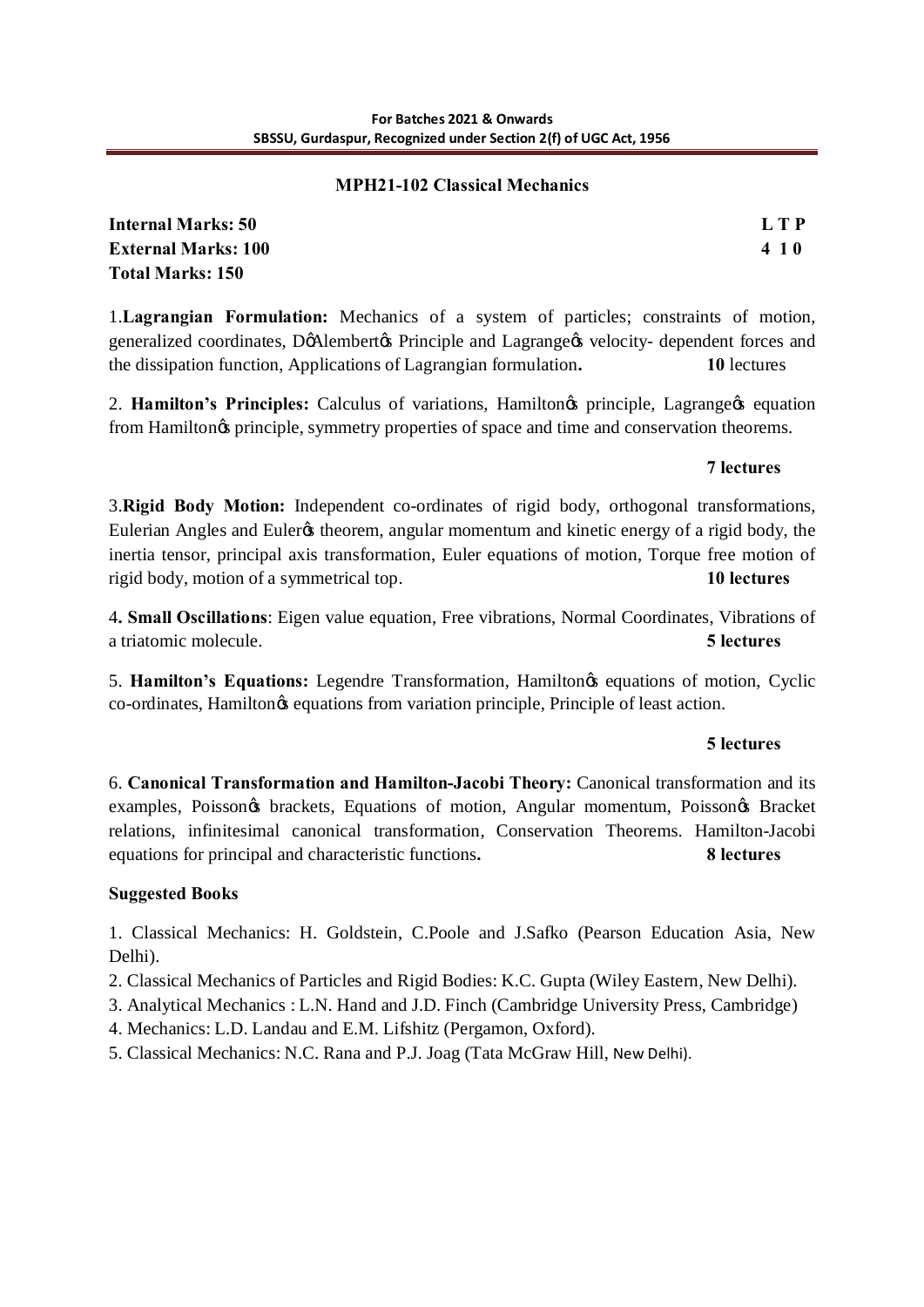#### **MPH21-103 Statistical Mechanics**

**Internal Marks: 50 L T P External Marks: 100 4 1 0 Total Marks: 150**

1**. Review of Thermodynamics**: Laws of thermodynamics and their consequences; Thermodynamic potentials, Maxwell relations; Chemical potentials, Phase equilibrium.

#### **7 lectures**

2. **The Statistical Basis of Thermodynamics:** The macroscopic and microscopic states, contact between statistics and thermodynamics, classical ideal gas, Gibbs paradox and its solution.

#### **8 lectures**

**3. Ensemble Theory:** Phase space and Liouville's theorem, the micro canonical ensemble theory and its application to ideal gas of monatomic particles; The canonical ensemble and its thermodynamics, partition function, classical ideal gas in canonical ensemble theory, energy fluctuations, equipartition and virial theorems, a system of quantum harmonic oscillators as canonical ensemble, statistics of paramagnetism; The grand canonical ensemble and significance of statistical quantities, classical ideal gas in grand canonical ensemble theory, density and energy fluctuations. **15 lectures**

4**. Quantum Statistics**: Quantum-mechanical ensemble theory: Density matrix, simple applications of density matrix. Symmetric and Antisymmetric Wavefunctions. Microcanonical ensemble of ideal Bose, Fermi and Boltzmann gases. Statistics of the occupation numbers

# **7 lectures**

**5. Ideal Bose and Fermi Systems:** Ideal Bose systems: basic concepts and thermodynamic behavior of an ideal Bose gas, Bose-Einstein condensation, discussion of gas of photons (the radiation fields) and phonons (the Debye field); Ideal Fermi systems: thermodynamic behavior of an ideal Fermi gas, discussion of heat capacity of a free electron gas at low temperatures, Pauli paramagnetism**. 8 lectures**

# **Suggested books:**

1. Statistical Mechanics (2nd edition): R.K. Pathria (Butterworth-Heinemann, Oxford).

- 2. Statistical Mechanics: K. Huang (Wiley Eastern, New Delhi).
- 3. Statistical Mechanics: B.K. Agarwal and M. Eisner (Wiley Eastern, New Delhi).
- 4. Elementary Statistical Physics: C. Kittel (Wiley, New York).
- 5. Statistical Mechanics: S.K. Sinha (Tata McGraw Hill, New Delhi)
- 6. Statistical Physics by E S Rajagopal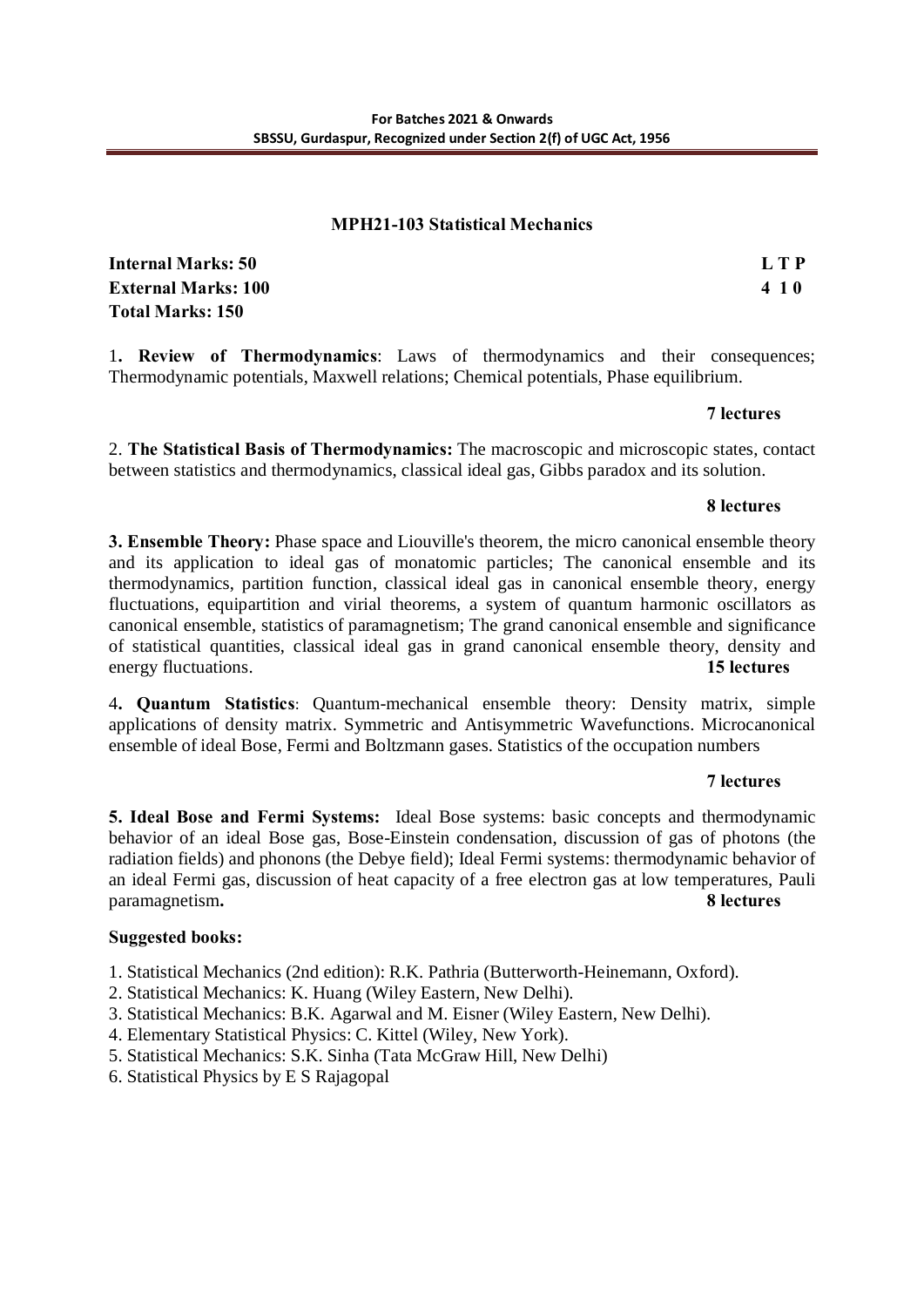# **MPH21-104 Semiconductors and Electronic Devices**

**Internal Marks: 50 L T P External Marks: 100 4 1 0 Total Marks: 150**

# **1. Semiconductors and Junction diodes**

Introduction to semiconductors, Drift and diffusion of carriers, Fermi level, Direct and indirect semiconductors, Photoconductors, Capacitance of p-n junctions, Varactors, Tunnel diode, Light emitting diodes, Metal-semiconductor junctions; Ohmic and rectifying contacts, FET as switch and amplifier, MOSFET, Enhancement and depletion mode. Introduction to CMOS, CMOS Capabilities and Limitations and CMOS Transistors as logic gates (*viz*. NOT, NAND and NOR etc.) **13 lectures** 

# **2**. **Circuit Analysis Theorems**

Sources of electrical power, Voltage and Current sources, equivalence between voltage and current source, Thevenin and Norton theorems, maximum power transfer theorem (statement and proof), Delta star (Y) transformations. **7 lectures** 

**3. Operational Amplifier:** Operational amplifier, open loop op-amp, differential amplifier, inverting amplifier, non- inverting amplifier, voltage follower, difference and common mode gain, common mode rejection ratio. Input bias current, input offset current, input offset voltage, frequency response, slew rate, concept of feedback, Stability of operational amplifier. Operational Amplifier as: Summing, integrator and differential, Logarithmic and antilogarithmic amplifiers, Current-to-voltage and Voltage-to-current converter, Comparators; Schmitt trigger and square wave generator. Sinusoidal Oscillators: Phase Shift, Wein bridge.

**15 lectures** 

# **4. Switching circuits and Power electronics**

Construction and Working of Silicon controlled rectifier (SCR) Diac, Triac, Unijunction Transistor (UJT) and their applications, Transistor multivibrators: astable, monostable and bistable multivibrators.

#### **10 lectures**

# **Suggested Books:**

1. Semiconductor Devices - Physics and Technology by S.M. Sze(Wiley)

2. Linear and Non-linear Circuits by Chua, Desoer and Kuh(Tata McGraw)

- 3. Integrated Electronics by Millman and Halkias(Tata McGraw Hill)
- 4. Electronic devices and Circuit theory by Boylestad and Nashelsky(Preutice Hall).
- 5. OPAMPS and Linear Integrateed circuits by Ramakant A Gayakwad (Prentice Hall).
- 6. Electronic Principles by A.P. Malvino(Tata McGraw, New Delhi).
- 7. Electronic Communication Systems : Kennedy and Davis (Tata McGraw Hill).
- 8. Semiconductor Physics by Maan Singh.
- 9. Semiconductor Physics by Choudhary
- 10. Principles of Electronics: V.K. Mehta and Shalu Mehta, S. Chand & Co. Ltd. New Delhi.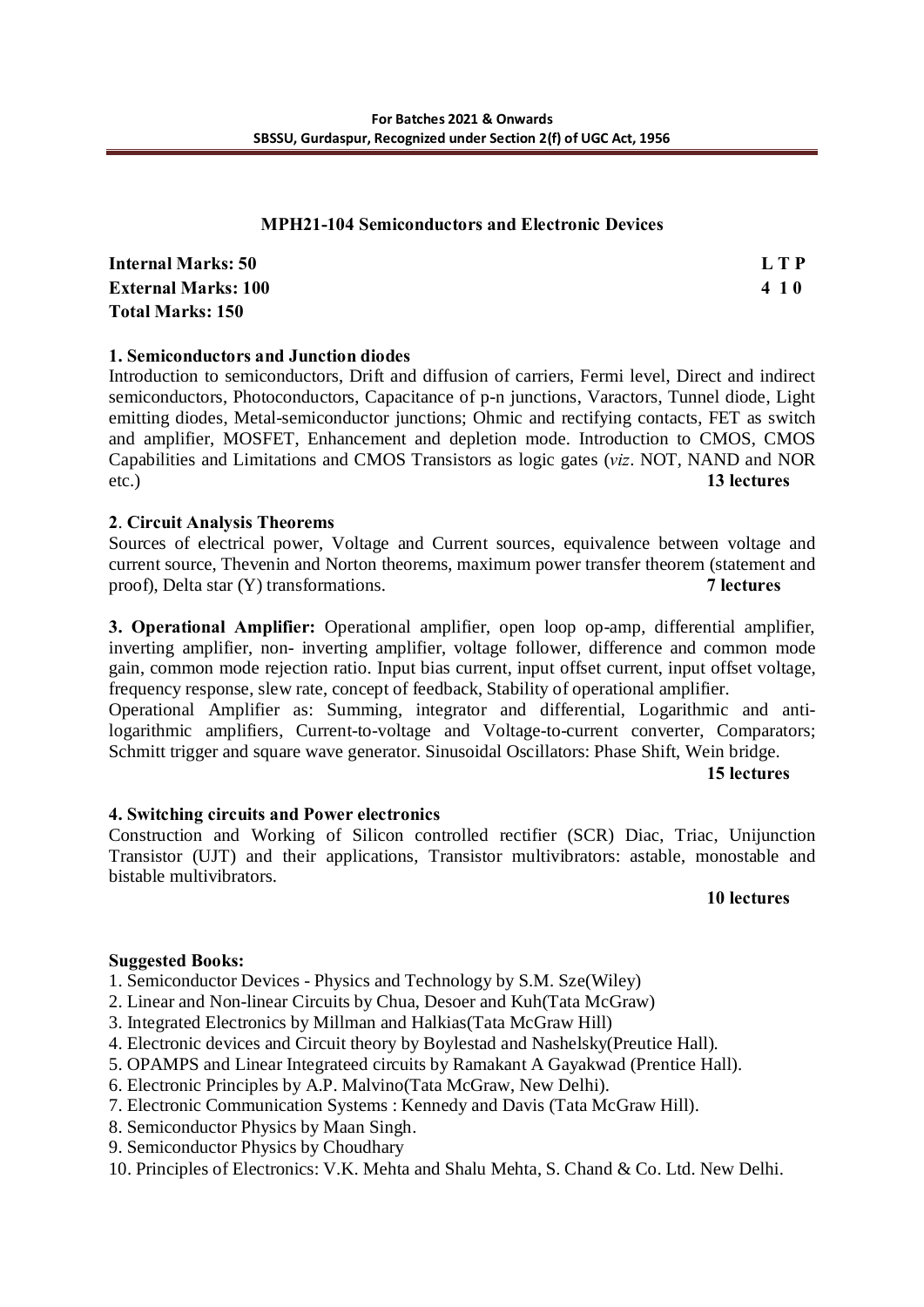#### **MPH21-105 Quantum Mechanics-I**

**Internal Marks: 50 L T P External Marks: 100 4 1 0 Total Marks: 150**

# 1. **Introduction to Wave Mechanics and Quantum Behaviour**

Wave equation and its general solution, Quantisation in wave mechanics and bound waves, the two-slit diffraction experiment, Particle/wave duality, The classical/quantum description of the state of a particle, the wave function and its interpretation, The cordinate and momentum representation of the quantum state, The wave equation in momentum space, The uncertainty principle. **10 lectures** 

#### 2. **General Formalism of Quantum Theory**

The principle of superposition, Formation of wave-packet, Fourier analysis of wave-packet and its group velocity, Gaussian wave packet, probability current density, equation of continuity, Basic postulates of Quantum Mechanics, Probabilities in momentum and coordinate space, operator representation of dynamical variables, Hermitian operators and properties of eigenvalues and eigenfunctions of hermitian operators, expectation values and indeterminacies, Ehrenfest's theorem, Eigen value equation, Eigen value and eigen function,Ket Bra notation and Dirac delta function. **10 lectures** 

#### 3. **Schrödinger equation and its applications**

Hamiltonian operator andenergy eigenvalue equation, Time independent and time dependent schrodinger equation, particle in one dimensional box, the one dimensional simple harmonic oscillator, the hydrogen atom. 5 **lectures** 

#### 4. **Angular Momentum in Quantum Mechanics**

Compatible and incompatible variables, commuting observables and simultaneous measurements, The angular momentum operators, commutation relations of angular momentum operators, Orbital angular momentum eigenfunctions and eigenvalues, the parity operator, The ladder operator method for the angular momentum spectrum, Electron spin, Pauli's spin matrices and their properties, Addition of two angular Momenta. **10 lectures** 

#### 5**. Matrix Formulation**

Alternative to Schrödinger's wave mechanics, the representation of the state of a particle in a discrete basis, the matrix representation for dynamical variables, eigenvalue equations in the matrix formulation, a spin half particle in a magnetic field. **10 lectures** 

#### **Suggested Books:**

- 1 E. Merzbacher, Quantum Mechanics
- 2 R.P. Feynman, Feynman Lectures on Physics
- 3 Sara M. McMurry, Quantum Mechanics
- 4 L.I. Schiff, QuantumMechanics
- 5 J J. Sakurai,Modern Quantum Mechanics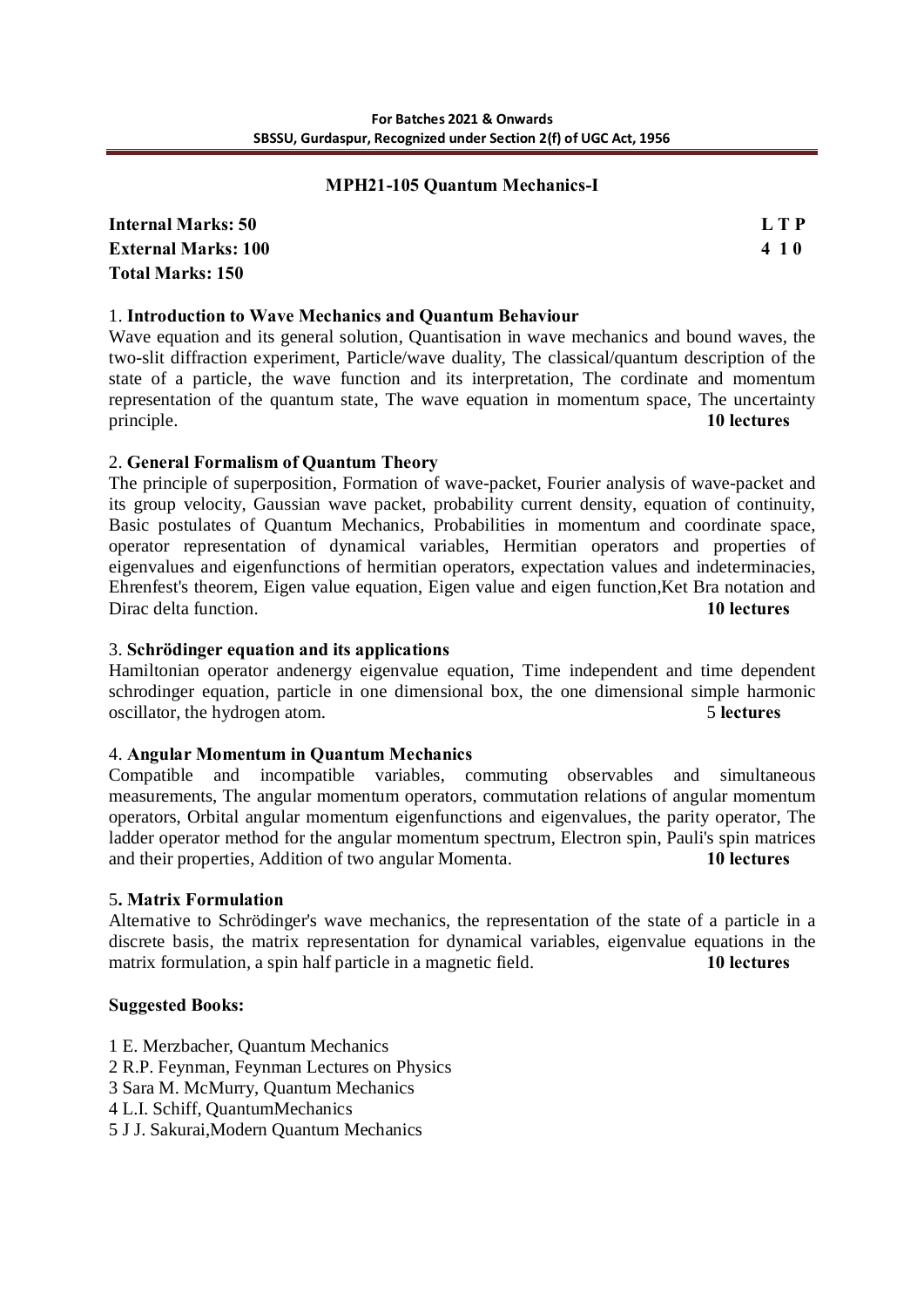# **MPH21-106 Physics Lab-I**

| <b>Internal Marks: 50</b>  | L T P |
|----------------------------|-------|
| <b>External Marks: 100</b> | 006   |
| <b>Total Marks: 150</b>    |       |

The aim and objective of the courses on Physics Laboratory I is to expose the students of M.Sc. to the experimental techniques in general Physics, analog electronics, and semiconductor devices so that they can co-relate the theoretical concepts with the experimental ones and develop confidence to handle sophisticated equipments wherever necessary.

# **Note : Students are expected to perform at least 10 experiments in one semester.**

1. To trace I-V characteristic curves of diodes and transistors on a CRO, and learn their uses in electronic circuits.

- 2. Study of Zener regulator as voltage regulator.
- 3. To plot the input and output characteristics of CE configuration.
- 4. To Study the D C characteristics and applications of DIAC.
- 5. To study the D C characteristics and applications of SCR.
- 6. To study the D C characteristics and applications of TRIAC.
- 7. Investigation of the D C characteristics and applications of UJT.
- 8. Investigation of the D C characteristics of MOSFET.
- 9. Study of bi-stable, mono-stable and astable, multivibrators.

10. Study of Op-Amps and their applications such as an amplifier (inverting, non-inverting), scalar, summer, differentiator and integrator.

11. To determine the energy gap and resistivity of the semiconductor using four probe method.

12. To study temperature dependence of conductivity of a given semiconductor crystal using four-probe method and Vander Paw method.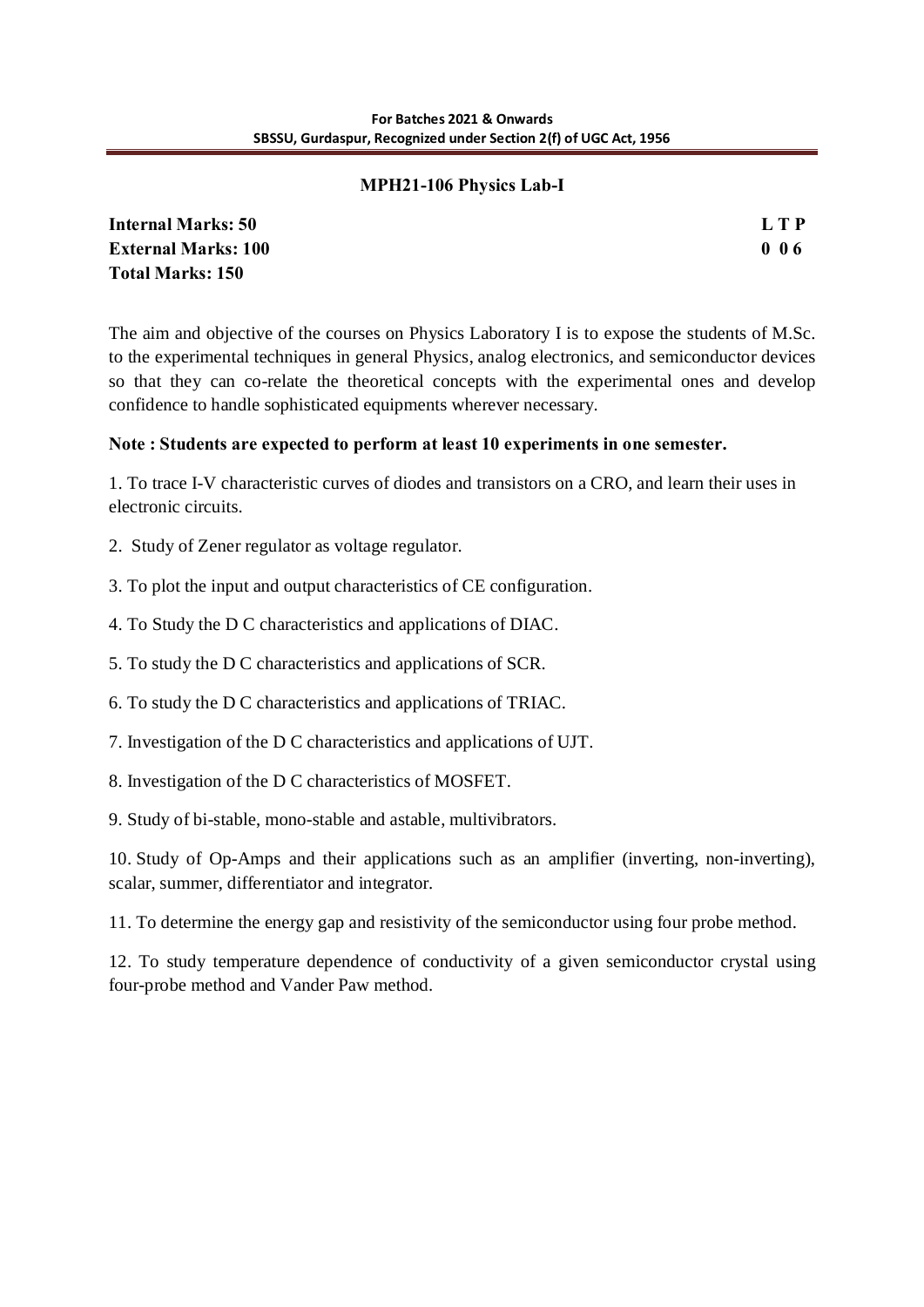# **MPH21-201: Mathematical Physics - II**

**Internal Marks: 50 L T P External Marks: 100 4 1 0 Total Marks: 150**

1. **Fourier Analysis:** Fourier series of periodic functions, even and odd functions, half range expansions and different wave forms, complex form of Fourier series and practical harmonic analysis. Fourier transforms of various standard functions. **15 Lectures**

**2. Laplace Analysis & Inverse Laplace Analysis:** Laplace transforms of various standard functions, properties of Laplace transforms and inverse Laplace transforms. **10 Lectures**

3. **Group theory:** Definition of a group, multiplication table, conjugate elements and classes of groups, direct product Isomorphism, homomorphism, permutation group, definition of the three dimensional rotation groups. **10 Lectures**

**4. Elementary Statistics:** Introduction to probability theory, random variables, Binomial, Poisson and Normal distributions, Central limit theorem. **10 Lectures**

# **Suggested Books**

1. Mathematical Methods for Physicists: G. Arfken and H.J. Weber (Academic Press,San Diego).

- 2. Mathematical Physics: P.K. Chattopadhyay (Wiley Eastern, New Delhi).
- 3. Mathematical Physics : A.K. Ghatak, I.C. Goyal and S.J. Chua (MacMillan,India,Delhi).
- 4. Mathematical Methods in the Physical Sciences 6 M.L. Boas (Wiley, New York).
- 5. Special Functions : E.D. Rainville ( MacMillan, New York).

6. Mathematical Methods for Physics and Engineering : K.F.Riley, M.P.Hobson and S.J. Bence (Cambridge University Press, Cambridge).

7. Mathematical Physics: Satya Prakash (S. Chand & Sons)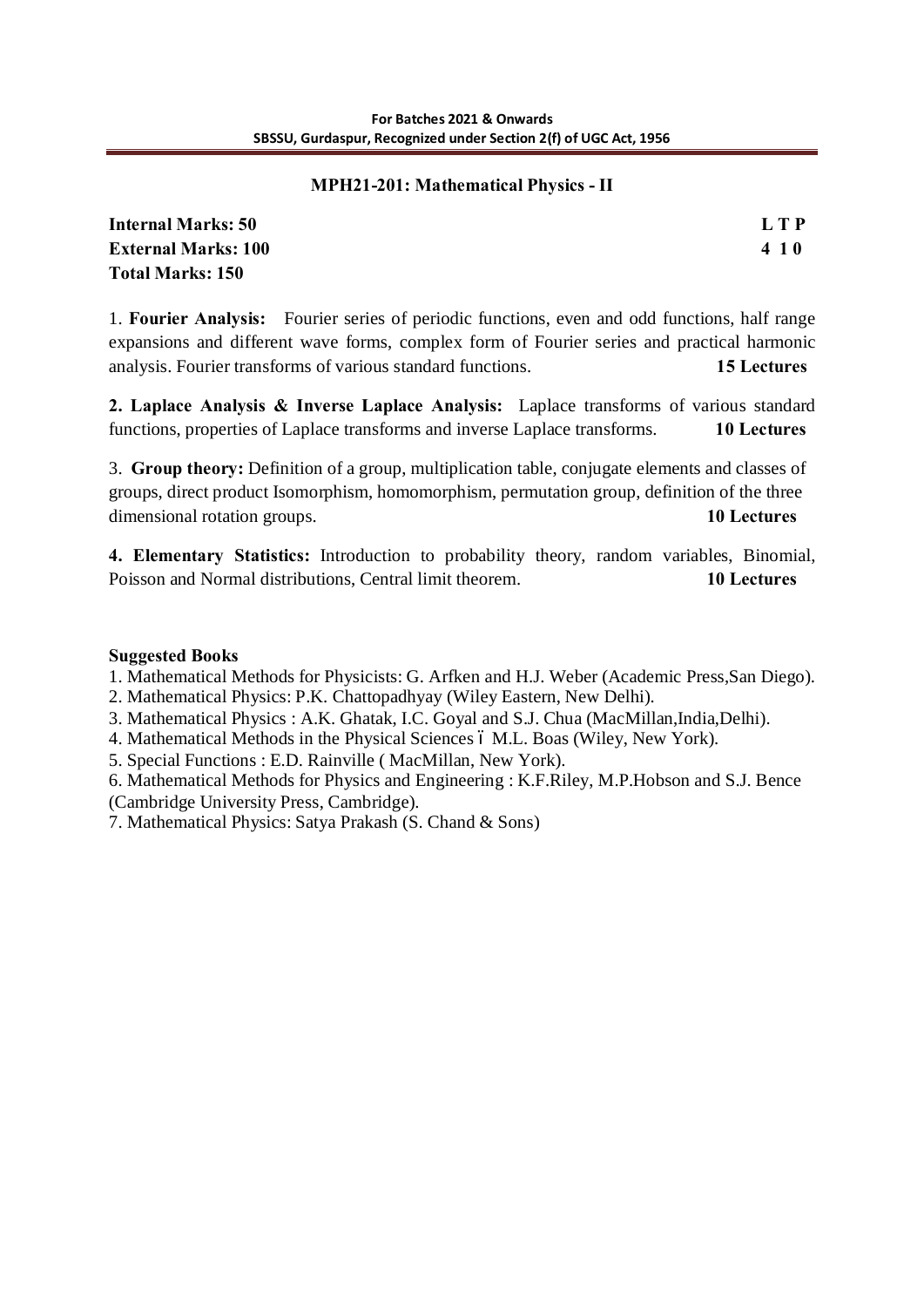## **MPH21-202 Condensed Matter Physics-1**

**Internal Marks: 50 L T P External Marks: 100 4 1 0 Total Marks: 150**

# **1. Crystal Structure**

Crystals, Bravais lattice, symmetry operations and classification of Bravais lattices, Common crystal structures, Determination of crystal structure: X-ray diffraction, Braggo law, qualitative idea of electron and neutron diffraction. Elastic strain and stress component. Elastic compliance and stiffness constants. Elastic constants of cubic crystals. Elastic waves in cubic crystals.

**10 lectures**

#### **2. Thermal properties of Crystal lattices**

Specific heat, lattices heat capacity, classical, Einstein and Debye theories of specific heat, Born $\alpha$  modification of the Debye theory, Thermal expansion. **10 lectures** 

# **3. Free Electron Theory of metals**

Free electron gas model, Electrical conductivity of metals, Drift velocity and relaxation time, the Boltzmann transport equation. Drude and Lorentz theory, The Sommerfeld theory of conductivity, thermal conductivity, Widemann-Franz law, Hall effect. **10 lectures**

# **4. Magnetism**

Classification of magnetic materials, the origin of permanent magnetic dipoles, diamagnetic susceptibility, classical theory of Para magnetism, Quantum theory of Para magnetism, Quenching of orbital angular momentum, cooling by adiabatic demagnetization. Paramagnetic susceptibility of conduction electrons, Ferromagnetism, the Weiss molecular field, the interaction of the Weiss field, Heisenberg exchange interaction, types of exchange interactions, Ferromagnetic domains, Antiferro, Ferrimagnetism: The two sub lattice model, Neel's theory of ferrimagnetisms. Superconductivity: Critical field, Meissner effect, Types of superconductors, specific heat, London equations, penetration depth, BCS Theory, Tunneling phenomena, Josephson effect and its applications, Introduction to high temperature superconductors.

**15 lectures**

# **Suggested Books:**

- *1*. C. Kittel, Introduction to Solid State Physics.
- 2. N.W. Ashcroft and N.D. Mermin, Solid State Physics.
- 3. J.M. Ziman, Principles of the Theory of Solids.
- 4. A.J. Dekker, Solid State Physics.
- 5. G. Burns, Solid State Physics.
- 6. M.P. Marder, Condensed Matter Physics.
- 7. B. D. Cullity, Elements of X-Ray Diffraction
- 8. L V Azaroff, Introduction to Solids R
- 9. R. L Sighal, Solid State Physics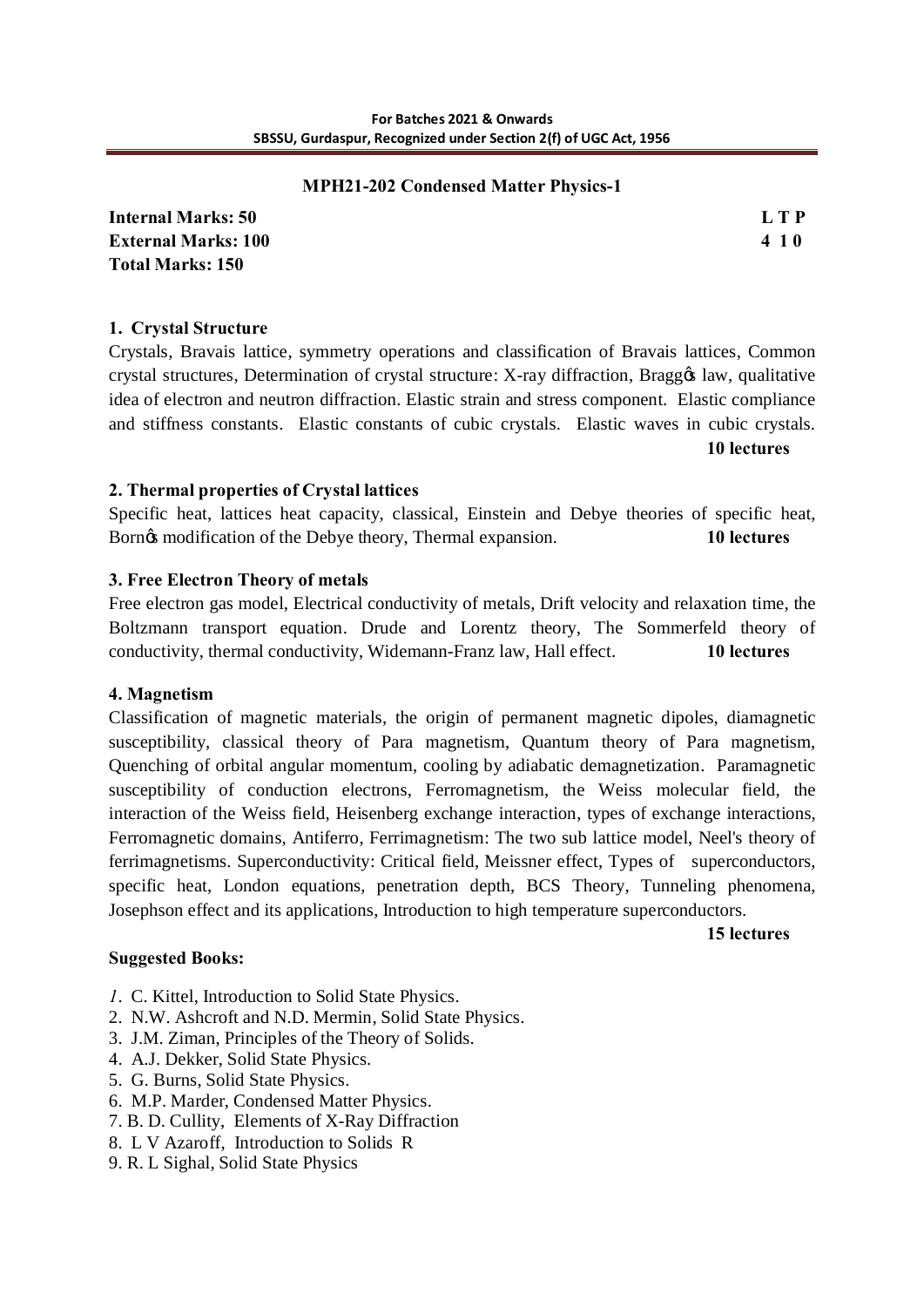## **MPH21-203 Atomic & Molecular Physics**

**Internal Marks: 50 L T P External Marks: 100 4 1 0 Total Marks: 150**

**1. One Electron Atom:** Vector model of a one electron atom, Quantum states of an electron in an atom, Hydrogen atom spectrum, Spin-orbit coupling, Relativistic correction, Hydrogen fine structure, Spectroscopic terms, Hyperfine structure. **9 lectures** 

**2. Two valance Electron Atom:** Vector model for two valance electrons atom, LS coupling, Pauli exclusion principle, Interaction energy for LS coupling, Lande interval rule, jj coupling, interaction energy for jj coupling.

#### **8 lectures**

**3. Atom in Magnetic Field:** Zeeman effect, Magnetic moment of a bound electron, Magnetic interaction energy in weak field. Paschen-Back effect, Magnetic interaction energy in strong field.

**8 lectures 4. Atom in Electric Field:** Stark effect, First order Stark effect in hydrogen. **5 lectures** 

**5. Molecular Spectroscopy:** Rotational and vibrational spectra of diatomic molecule, Raman Spectra, Electronic spectra, Born-Oppenheimer approximation, Vibrational coarse structure, Franck-Condon principle, Rotational fine structure of electronic-vibration transitions.

#### **10 lectures**

**6. Spin Resonance Spectroscopy:** Electron spin resonance and nuclear magnetic resonance spectroscopy. **5 lectures** 

# **Suggested Books:**

1. White H. E., Introduction to Atomic Spectra, McGraw Hill (1934). 2. Banwell C. N. and McCash E. M., Fundamentals of molecular spectroscopy , Tata McGraw Hill (1994).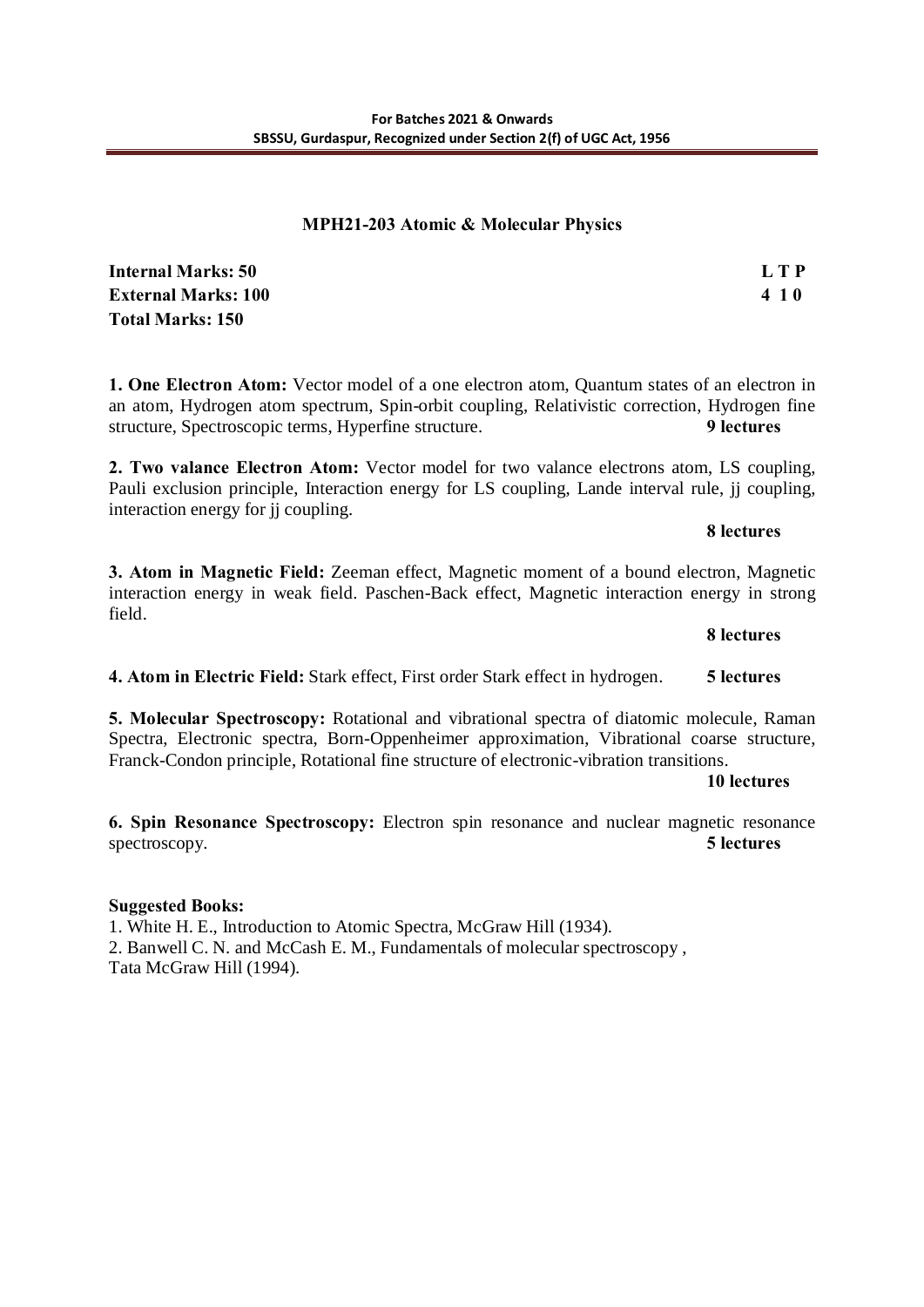## **MPH21-204 Digital Electronics**

| <b>Internal Marks: 50</b>  | L T P |
|----------------------------|-------|
| <b>External Marks: 100</b> | 410   |
| <b>Total Marks: 150</b>    |       |

**1. Number System and Binary Code:** Binary, Octal and Hexadecimal Number System (Conversion, Addition & Subtractions). Signed and unsigned numbers, Binary Subtractions using 1's and 2's compliment, ASCII code, Excess 3 code, Grey code, BCD code and BCD additions. Parity, Error Detection codes, Hammings Error correction code.

#### **8 lectures**

**2. Minimization of logic function:** OR, AND,NOT,NOR,NAND,EX-OR, EX-NOR, Basic theorem of Boolean Algebra, Sum of Products and Product of Sums, canonical form, Minimization using K-map.

#### **10 lectures**

**3. Combinational Circuits:** Combinational circuit design, Encoders, decoders, Adders, Sub tractors and Code converters. Parity checker, seven segment display, Magnitude comparators. Multiplexers, De-multiplexer, Implementation of Combinational circuit using MUX.

#### **12 lectures**

**4. Sequential Circuits:** Introduction, flip flops, Clocked flip flops, SR, JK, D, T and edge triggered flip- flops. Excitation tables of Flip flops. Shift Registers, Type of Shift Registers, Counter, Counter types, counter design with state equation and state diagrams.

#### **15 lectures**

# **Suggested Books :**

1. Digital Principles and Applications : Malvino and Leach (Tata McGraw Hill) (2010).

2. Modern Digital electronics, R. P. Jain (Tata McGraw-Hill, New Delhi) (2006).

3. Digital Computer Electronics : Albert P. Malvino, Jerald A Brown (Tata-McGraw Hill).

4. Microprocessor Architecture, Programming and Applications with 8085 : R.S. Gaonkar (Prentice Hall) (2002).

5. The 8051 Microcontroller and embedded Systems by M. Ali Mazidi, J.G. Mazidi and R.D.M. Mckinley (Pearson Education) (2009).

6. Integrated Electronics, J. Millman and C.C. Halkias (Tata McGraw-Hill, New Delhi) (2008)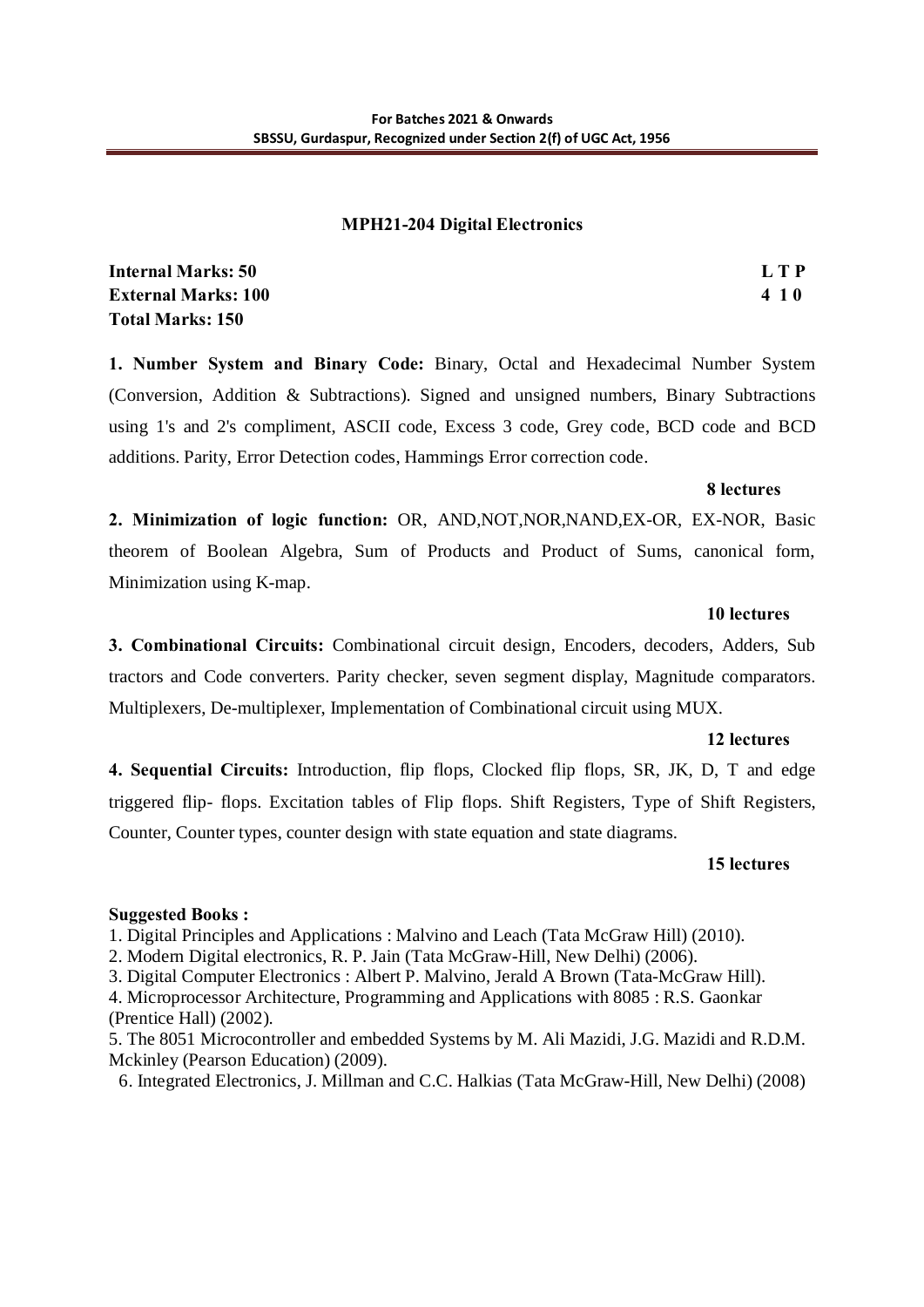# **MPH21-205 Numerical Analysis And Computer Programming**

| <b>Internal Marks: 50</b>  | L T P |
|----------------------------|-------|
| <b>External Marks: 100</b> | 404   |
| <b>Total Marks: 150</b>    |       |

1. **Methods of approximation and errors:** Truncation and round-off errors; Accuracy and precision. 2 **lectures** 2

2. **Roots of Equations**: Bisection method, False position method, Iteration methods (Newton-Raphson). Systems of linear algebraic equations: inversion and LU decomposition methods. Gauss elimination method. **5 lectures** 

**3. Curve fitting**: Least squares regression, linear and nonlinear regressions. **5 lectures** 

**4. Interpolation Methods**: interpolating polynomials. Newton's divided difference. **5 lectures** 

**5. Numerical differentiation and integration**: Trapezoidal and Simpson's rules. **5 lectures** 

**6. Ordinary differential equations**: Euler's method, Runge-Kutta methods. Boundary value and Eigenvalue problems. Partial differential equations: Numerical solution of Laplace's equation, Few applications. 8 **lectures** 

**7. Fourier approximation**: Introduction, Discrete Fourier and Fast-Fourier Transforms.

# **5 lectures**

**8. Computer Programming**: Some computer programs in suitable languages, based on above topics. **10 lectures** 

# **Suggested Books:**

1. Shastry, S.S., "Numerical Methods", Prentice Hall Inc., India, 1998.

2. Richard L. Burden and J. Douglas Faires,  $\tilde{o}$ Numerical Analysisö, Brooks/Cole, Cengage Learning

3. Noble Ben, "Numerical Methods", New York International Publications, New York, 1964.

4. Numerical Analysis with Algorithms and Programming; Santanu Saha, CRC press, 2016

5. Buckingham R.A., "Numerical Methods", Sir Isaac Pitman Sons. Ltd., London, 1957.

6. Uri M. Ascher and Chen Greif, "A first Course in Numerical Methods" SIAM, 2011.

7. Bakhvalov, N .S., "Numerical Methods", Mir. Pub., Moscow, 1977.

8.Numerical recipes in C++ or Fortran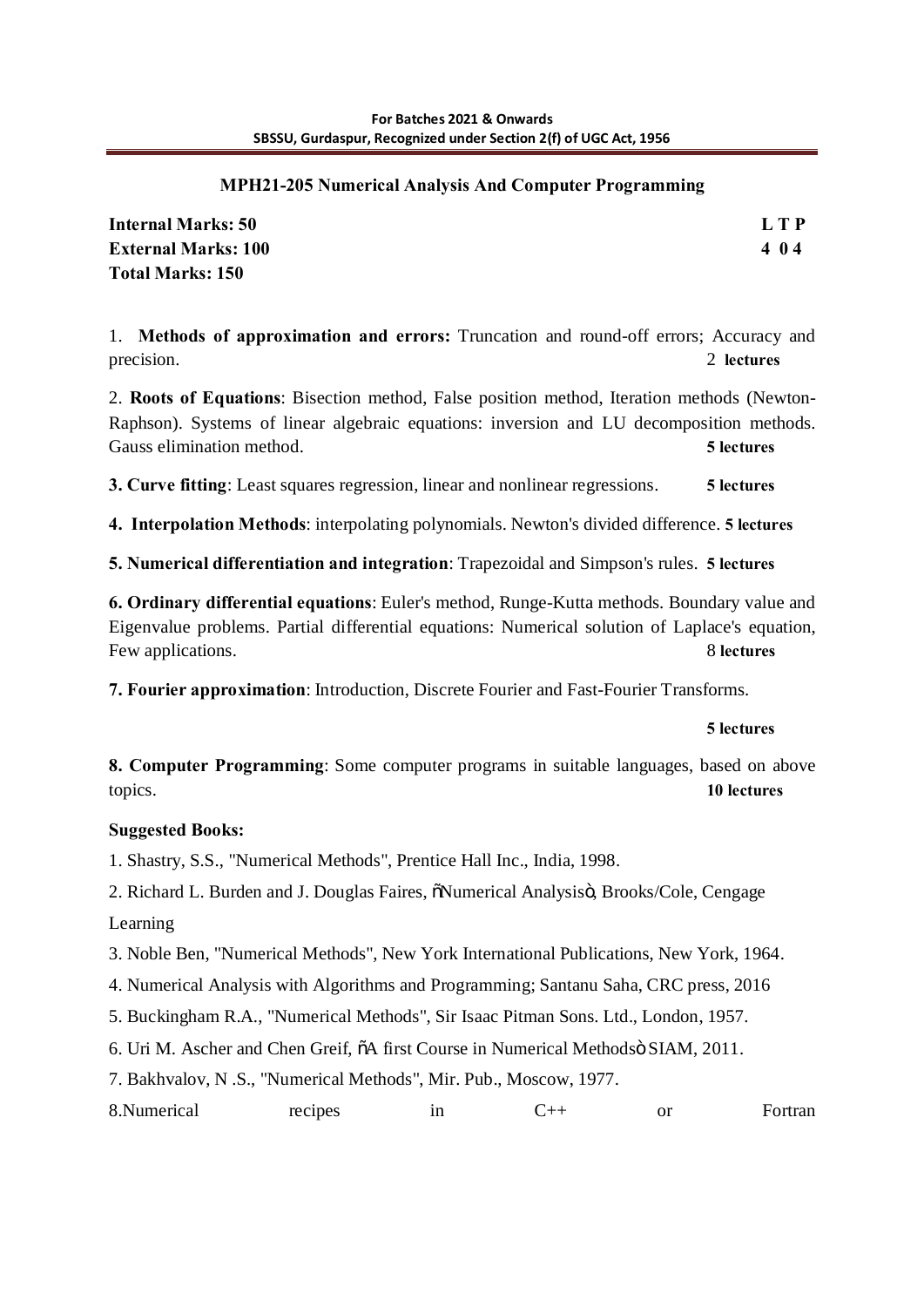# **MPH21-206 Physics Lab-II**

**Internal Marks: 50 L T P External Marks: 100 0 0 6 Total Marks: 150**

The aim and objective of the courses on Physics Laboratory II is to expose the students of M.Sc.

to the experimental techniques in digital electronics, condensed matter physics and spectroscopy,

so that they can co-relate the theoretical concepts with the experimental ones and develop confidence to handle sophisticated equipments wherever necessary.

# **Note : Students are expected to perform at least 10 experiments in one semester.**

1. To study the use of digital to analog and analog to digital converter.

2. To study logic gates and flip flop (JK, RS and D) circuits using on a bread-board. 14. 8085 microprocessor kit 6 familiarization and introductory programming.

3. Study of Logic Gates: Truth-table verification of OR, AND, NOT, XOR, NAND and NOR gates;

4. Realization of OR, AND, NOT and XOR functions using universal gates.

5. Realization Half Adder / Full Adder using Logic gates.

6. Realization Half Subtractor / Full Subtractor using Logic gates

7. Design 4-Bit Binary-to-Gray & Gray-to-Binary Code Converter.

8. Design 4-Bit magnitude comparator using logic gates.Multiplexer: Truth-table verification and realization of Half adder and Full adder using MUX.

9. Demultiplexer: Truth-table verification and realization of Half subtractor and Full subtractor using DEMUX.

10. Flip Flops: Truth-table verification of RS, JK , D, JK Master Slave Flip Flops.12

11. Design MOD-7 Synchronous up-counter using JK/RS/D Flip Flops.

12. Shift Register: Study of shift right, SIPO, SISO, PIPO, PISO & Shift left operations using IC7495 chip.

- 13. The Hall coefficient for given semiconductor and study its temperature dependence.
- 14. To study the FM and PM transition in Ni through electrical resistivity measurements.
- 15. To trace hysteresis loop and calculate retentivity, coercivity and saturation magnetization.
- 16. Detrmination of crystal structure and lattice parameters using X-ray diffraction technique.
- 18. To determine the magnetic susceptibility of a material using Quink's method.

19. To find the wavelength of monochromatic light using Febry Perot interferometer.

20. To find the wavelength of sodium light using Michelson interferometer.

- 22. To find the grating element of the given grating using He-Ne laser light.
- 24. To verify the existance of Bohr's energy levels with Frank-Hertz experiment.
- 25. To determine the charge to mass ratio (e/m) of an electron with normal Zeeman Effect.
- 26. To determine the g-factor using ESR spectrometer.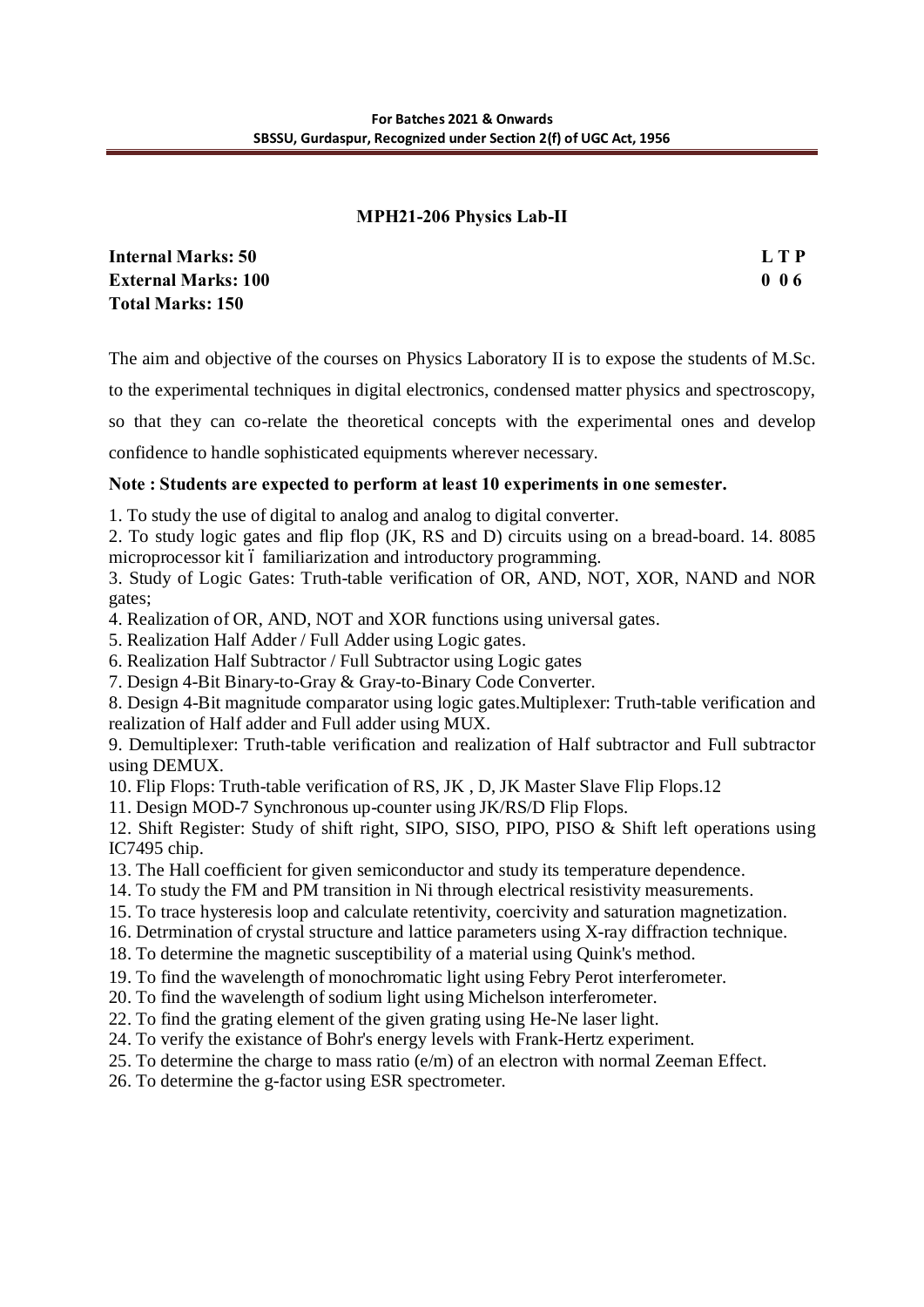# **MPH21-301 Quantum Mechanics-II**

**Internal Marks: 50 L T P External Marks: 100 4 1 0 Total Marks: 150**

1. **Perturbation Theory** Time-independent perturbation theory, First order perturbations, Second order perturbations: anharmonic oscillator, Degenerate perturbation theory: spin-orbit coupling, the time dependent Schrodinger equatio, Resonant transition between two energy states, Time dependent perturbation theory, Transition rates and Fermi golden rule.

#### **12 lectures**

**2. Relativistic Quantum Mechanics** Basic notions of relativity and the Lorentz transformations, Klein Gordon equation, Lorentz transformation of spinors and the Dirac equation, The Dirac equation in the presence of an electromagnetic field and the magnetic moment. **11 lectures**

3. **Elements of Scattering Theory** Elastic scattering : elementary considerations on quantum theory of scattering in a given potential method of partial waves, the optical theorem, Born approximation, Low energy scattering and bound states, Scattering in a Coulomb field, scattering of identical particles and scattering of particles with spin, A brief overview of time dependent formulation of scattering. Inelastic collisions and the S matrix : a brief overview.

#### **13 lectures**

**4. Systems of Identical Particles** Classical vs. quantum descriptions, Brief introduction to identical particles in quantum mechanics, Permutation operators and manybody wavefunctions, Application to 2 -electron systems, Pauli exclusion principle, Bose Einstein and Fermi Dirac Statistics. **9 lectures**

#### **Suggested Books :**

1. Modern Quantum Mechnics: J.J. Sakurai-Pearson Educaton Pvt. Ltd., New Delhi, 2002.

2. Quantum Mechanics: L I Schiff-Tokyo Mc Graw Hill, 1968.

- 3. Feynmann lectures in Physics Vol. III-Addison Wesly, 1975.
- 4. Quantum Mechanics: Powel and Craseman-Narosa Pub. New Delhi, 1961.
- 5. Quantum Mechanics: Merzbacher-JohnWiley & Sons, New York, 197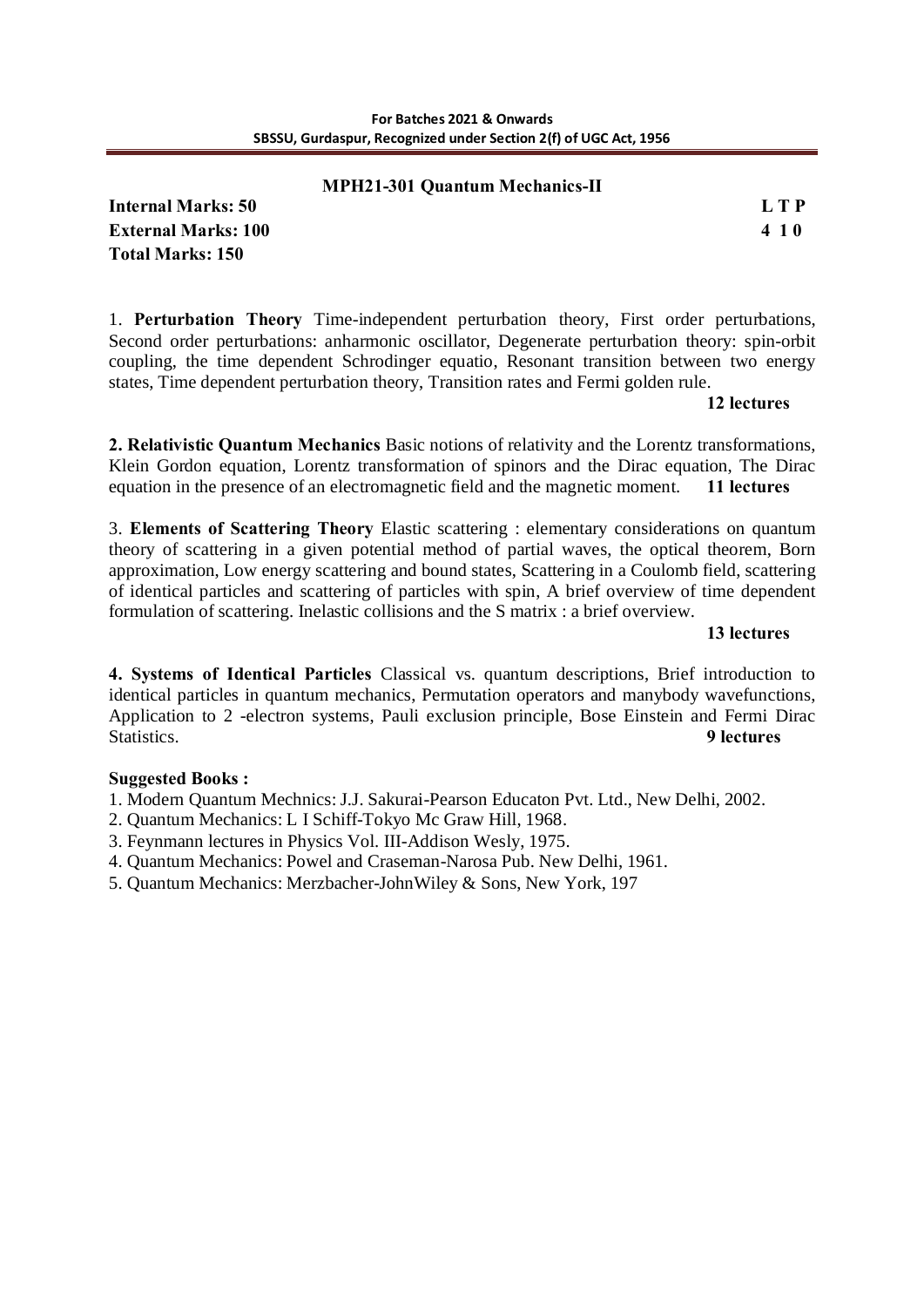#### **MPH21-302 Condensed Matter Physics-II**

**Internal Marks: 50 L T P External Marks: 100 4 1 0 Total Marks: 150**

## **1. Defects and Diffusion in Solids:**

Point defects: Impurities, Vacancies- Schottky and Frankel vacancies, Color centers, F-centres, Line defects (dislocations), Edge and screw dislocations, Berger Vector, Slip, Planar (stacking) Faults, Grain boundaries, Low angle grain boundaries, the Hydration energy of ions, Activation energy for formation of defects in ionic crystals, Diffusion in solids, Classification of diffusion process, Ficks law, Factor affecting diffusion and applications, Kirkendal law interpretation of diffusion in alkali halides. **15 lectures**

#### **2. Dielectric Properties of Solids**

Dielectrics and Ferroelectrics: Macroscopic field, The local field, Lorentz field. The Claussius-Mossotti relations, different contribution to polarization: dipolar, electronic and ionic polarisabilities, General properties of ferroelectric materials. The theories of ferroelectricity. **10 lectures**

**3. Electronic Energy bands in Solids:** Wave functions in periodic potential and Bloch theorem, Kronig-Penney Model, E vs. K relations, Motion of electron in one dimension according to band theory, Crystal momentum, Concept of effective mass and hole. Distinction between metals, insulators and semiconductors, Brillouin zones, density of states, overlapping of energy bands.

**10 lectures** 

**4. Optical Properties of solids:** Dielectric function of electron gas, plasma frequency Plasmons, Excitons, Photoconductivity, influence of traps, Luminescence: excitation and emission, Efficiency of a phosphor, Decay mechanisms, Thermo-luminescence and glow curves, Electroluminescence. **10 lectures**

#### **Suggested Books:**

- 1. C. Kittel, Introduction to Solid State Physics.
- 2. N.W. Ashcroft and N.D. Mermin, Solid State Physics.
- 3. J.M. Ziman, Principles of the Theory of Solids.
- 4. A.J. Dekker, Solid State Physics.
- 5. G. Burns, Solid State Physics.
- 6. M.P. Marder, Condensed Matter Physics.
- 7. B. D. Cullity, Elements of X-Ray Diffraction
- 8. L V Azaroff, Introduction to Solids
- 9. R.L. Singhal, Solid State Physics,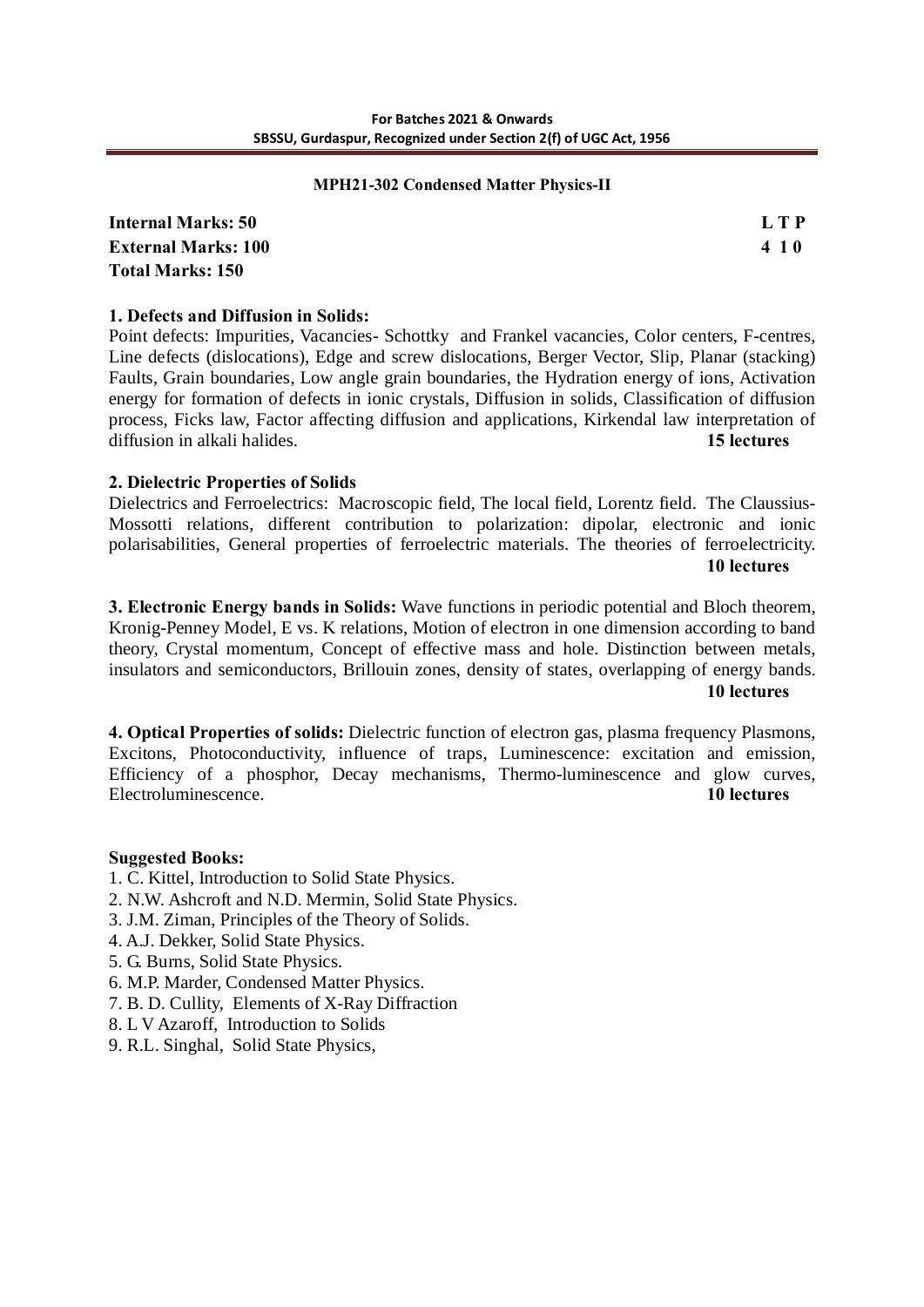#### **MPH21-303 Nuclear Physics**

**Internal Marks: 50 L T P External Marks: 100 4 1 0 Total Marks: 150**

#### **1. Properties of Atomic Nucleus**

Theories of nuclear composition (proton-electron, proton-neutron), Binding Energy, Semiempirical Mass Formula for nuclear stability, Quantum numbers of nucleons, Quantum properties of nuclear states, nuclear angular momentum, Nuclear Magnetic dipole moment, Electric quadrupole moment, potential well, quantum statistics.

7 **Lectures**

#### **2. Nuclear Interactions**

Nuclear Forces: Two nuclear system, deuteron problem, proton-proton and proton-neutron scattering experiments at low energy, meson theory of nuclear forces, exchanges forces and tensor forces, effective range theory-spin dependence of nuclear forces-Charge independence and charge symmetry of nuclear forces-Isospin formalisim.

#### **3 Nuclear Models**

Bohr-Wheeler theory of fission, Experimental evidence for shell effects, Shell Model, Spin-Orbit coupling, Magic-Applications of Shell model like Angular momenta and parities of nuclear ground states, Quantitative discussion and estimates of transition rates-magnetic moments and Schmidt lines, Collective model, Nuclear vibrations spectra and rotational spectra, applications.

**15 Lectures**

**15 Lectures**

#### **4. Nuclear Reactions**

Direct and compound nuclear reaction mechanisms, cross sections in terms of partial wave amplitudes, Compound nucleus, scattering matrix, Reciprocity theorem, Breit Winger one level formula, Resonance scattering.

#### 8 **Lectures**

#### **Suggested Books:**

1. Roy R.R. & Nigam B.P., Nuclear Physics, New Age International Ltd (2001).

- 2. Preston M. A. and Bhaduri R. K., Structure of Nucleus Addision-Welsey (2000).
- 3. Pal, M.K., Theory of Nuclear Structure, East-West Press Delhi (1983).
- 4. Kaplan Irving Nuclear Physics, Narosa Publishing House (2000).
- 5. Tayal D. C., Nuclear Physics, Himalaya Publication home (2007)
- 6. Perkins D.H., Introduction to High Energy Physics, Cambridge University Press (2000).
- 7. Hughes I.S., Elementary Particles, Cambridge University Press (1991).
- 8. Close F.E., Introduction to Quarks and Partons, Academic Press (1979).
- 9. Segre E., Nuclei and Particles, Benjamin-Cummings Pub. Co. (1997).
- 10. Khanna M.P., Introduction to Particle Physics, Prentice Hall of India Pvt. Ltd (2004).
- 11. G.N. Ghoshal, Nuclear Physics , S. Chand (2014)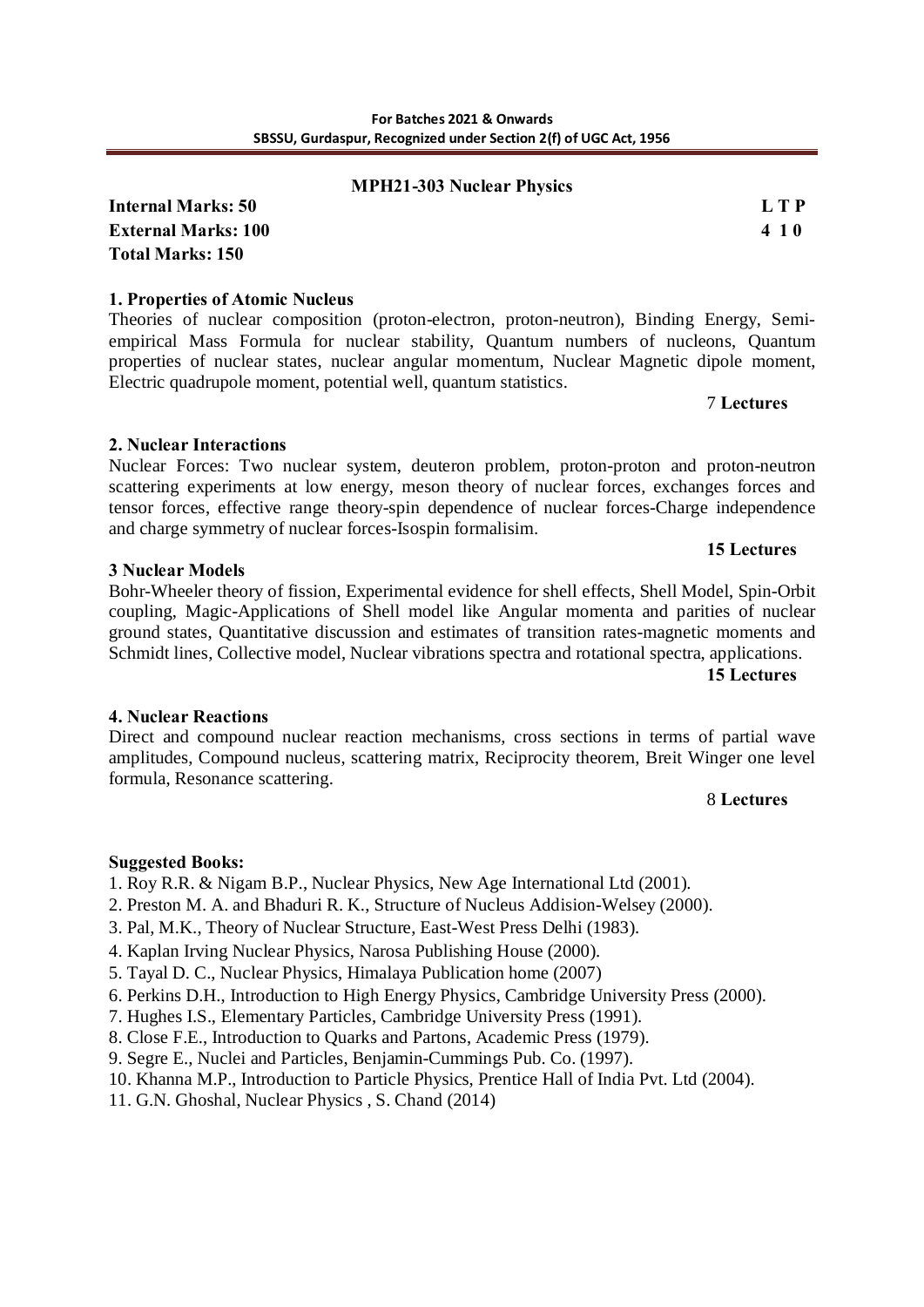#### **MPH21-304 Classical Electrodynamics**

**Internal Marks: 50 L T P External Marks: 100 4 1 0 Total Marks: 150**

**1. Boundary Value Problems:** Uniqueness Theorem, Formal solution of Electrostatic & Magnetostatic Boundary value problem, Boundary conditions on electric and magnetic wave vector, Method of images with examples. 5 **lectures** 

**2. Time Varying Fields and Maxwell Equations:** Faraday's Law of induction, Displacement current, Maxwell equations, scalar and vector potentials, Gauge transformation, Lorentz and Coulomb gauges, General Expression for the electromagnetic fields energy, Poynting of Theorem.

#### **10 lectures**

**3. Electromagnetic Waves:** Wave equation, Plane waves in free space and isotropic dielectrics, Polarization, Energy transmitted by a plane wave, Waves in conducting media, Skin depth. Reflection and Refraction of electromagnetic waves at plane surface between dielectrics, Fresnel's amplitude relations. Reflection and transmission coefficients, Polarization by reflection and total internal reflection. **10 lectures** 

**4. Wave Guides:** Field at the surface of and within the conductor, Wave guides, TE, TM and TEM waves, Energy flow and attenuation in wave guides, Cavity resonators, Power loss in cavity and quality factor. **10 lectures** 

**5. Radiation Systems: F**ields of radiation of a localized oscillating source, Electric & Magnetic dipole fields, Centre fed linear antenna, Introduction to radiation damping and radiation reaction. **10 lectures** 

# **Suggested Books:**

- 1. Jordan E. C. and Balmain K. G., Electromagnetic Wave and radiating systems, Prentice Hall India Ltd. (1997).
- 2. Griffiths D.J., Introduction to Electrodynamics, Prentice Hall (1998).
- 3. Jackson J.D., Classical Electrodynamics, Wiley Eastern (1999)
- 4. Puri S.P., Classical Electrodynamics, Tata McGraw Hill (1999).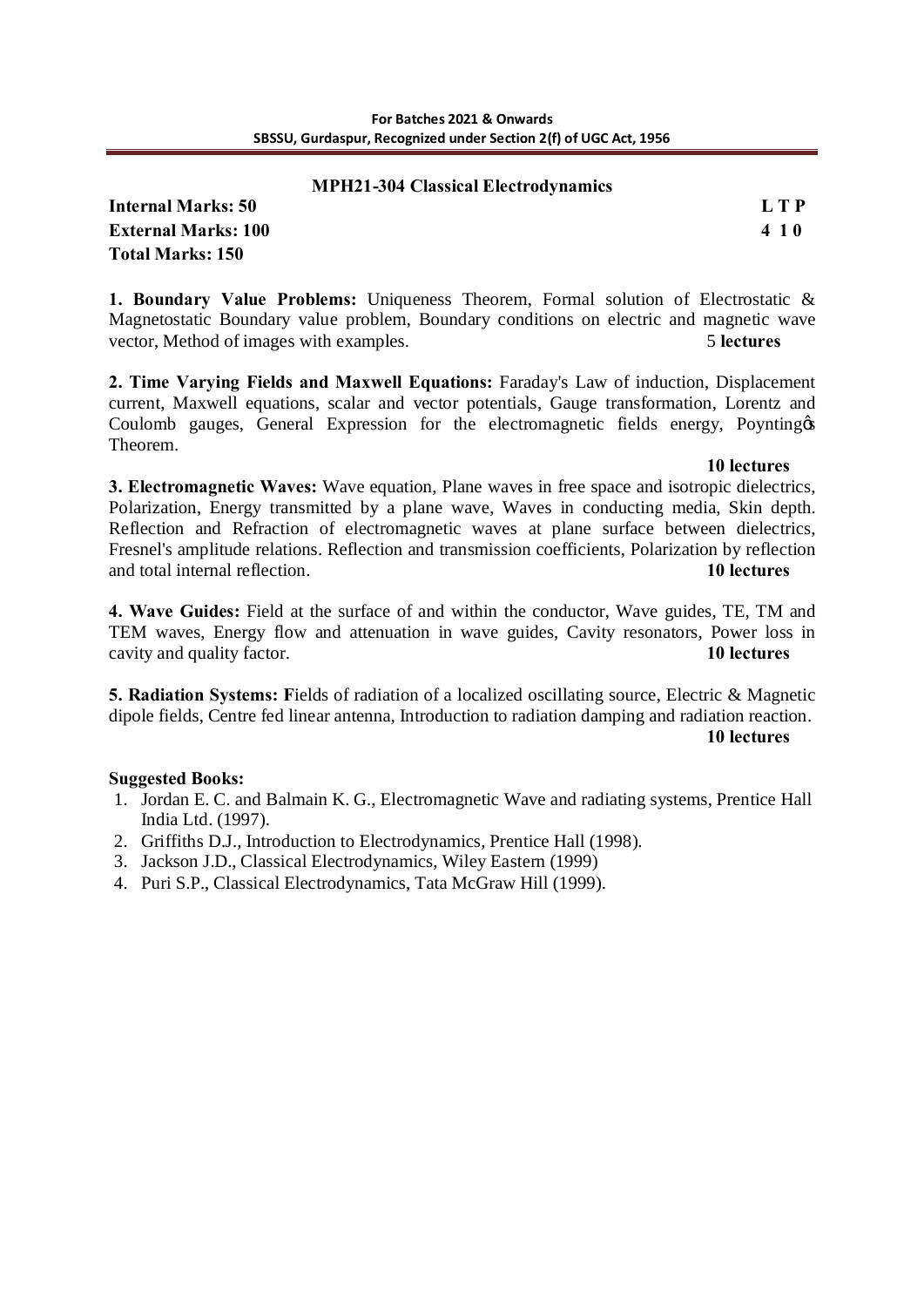# **MPH21-305 Physics Lab-III**

| <b>Internal Marks: 50</b>  | L T P |
|----------------------------|-------|
| <b>External Marks: 100</b> | 006   |
| <b>Total Marks: 150</b>    |       |

The aim and objective of the courses on Physics Laboratory II is to expose the students of M.Sc. to the experimental techniques in condensed matter physics and nuclear physics, so that they can co-relate the theoretical concepts with the experimental ones and develop confidence to handle sophisticated equipments wherever necessary.

# **Note : Students are expected to perform at least 10 experiments in one semester.**

1. To study the series and parallel characteristics of a photovoltaic cell.

2. To study the spectral characteristics of a photovoltaic cell.

- 3. Verification of Curie-Wiess law by studying temperature dependence of electrical susceptibility of a ferroelectric material.
- 4. Study of Thermoluminescence of f-centres in Alkali Halide Crystals.
- 5. To determine crystal structure of different material using x-ray diffraction.
- 6. To measure dielectric constant of Barium titanate as function of temperature and frequency and hence study its transition.
- 7. To measure heat capacity of solid at high and low temperatures.
- 8. To determine the dead time of given G. M Counter.
- 9. To study the statistical fluctuations of background counts in a G. M. Counter.
- 10. To determine the absorption coefficient of Pb and Fe for gamma rays using G. M. Counter.
- 11. To determine the energy of a pure beta-emitter using G.M. Counter and Al absorbers.
- 12. To study the energy resolution of Cs137.
- 13. To identify the unknown gamma source using energy calibration.
- 14. To study time regulation of gamma 6 ray coincidence set-up
- 15. To study anisotropy of gamma-ray for 60Co using coincidence set-up

16. To study energy resolution and calibration of a gamma-ray spectrometer using multichannel analyzer.

17. To study time resolution and calibration of a coincidence set-up using a multi-channel analyzer.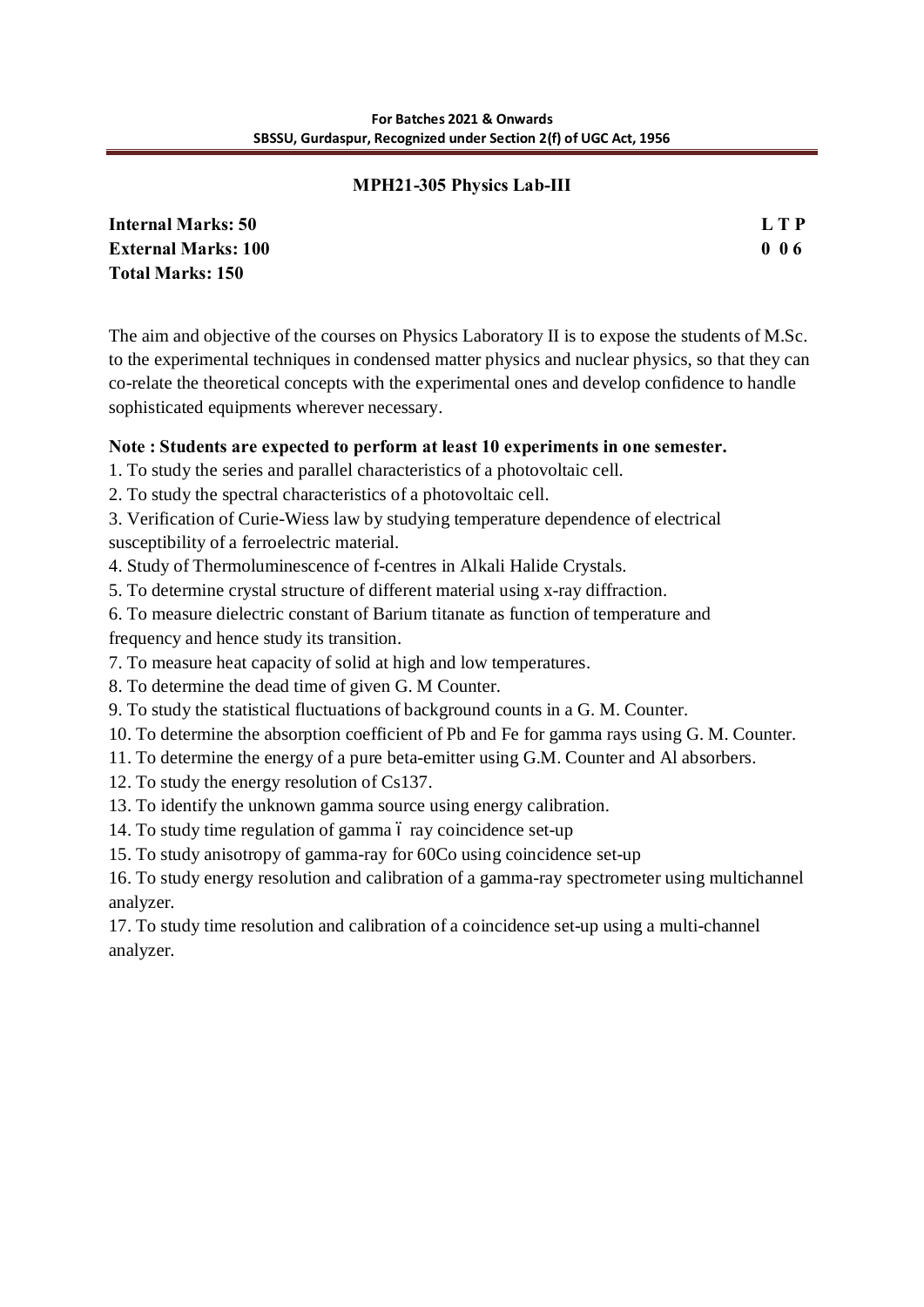#### **MPH21-401 Physics of Nano Materials**

| <b>Internal Marks: 50</b>  | L T P |
|----------------------------|-------|
| <b>External Marks: 100</b> | 410   |
| Total Marks: 150           |       |

**1. Introductory Aspects:** Free electron theory and its features, Idea of band structure - metals, insulators and semiconductors. Density of states in bands and its variation with energy, Effect of crystal size on density of states and band gap. **10 lectures** 

**2. Nanostructures:** Electron confinement in infinitely deep square well, Confinement in one and two-dimensional wells, Idea of quantum well structure, quantum dots, Confining excitons, Correlation of properties with size. **10 lectures**

**3. Preparation of Nanomaterials:** Bottom up: Ion beam deposition, Chemical bath deposition; Top down: Ball Milling, Lithography. **7 lectures**

**4. Nanomaterials:** Carbon nanostructures (carbon nanotubes) and its synthesis, mechanism of growth, Properties and applications of Carbon nanotubes, Nanosized metal particles and metal to insulator transition. **10 lectures**

**5. General Characterization Techniques:** Determination of particle size, study of texture and microstructure, Increase in x-ray diffraction peaks of nanoparticles, Raman and FTIR spectroscopy of nanomaterials. **8 lectures** 

# **Suggested Books:**

- 1. Chow G-M & Gonsalves K.E., Nanotechnology Molecularly Designed Materials, American Chemical Society.
- 2. Jain K.P., Physics of Semiconductor Nanostructures, Narosa Publishing House (1997).
- 3. Cao, G., Nanostructures and Nanomaterials: Synthesis, Properties and Applications, Emperial College Press (2004).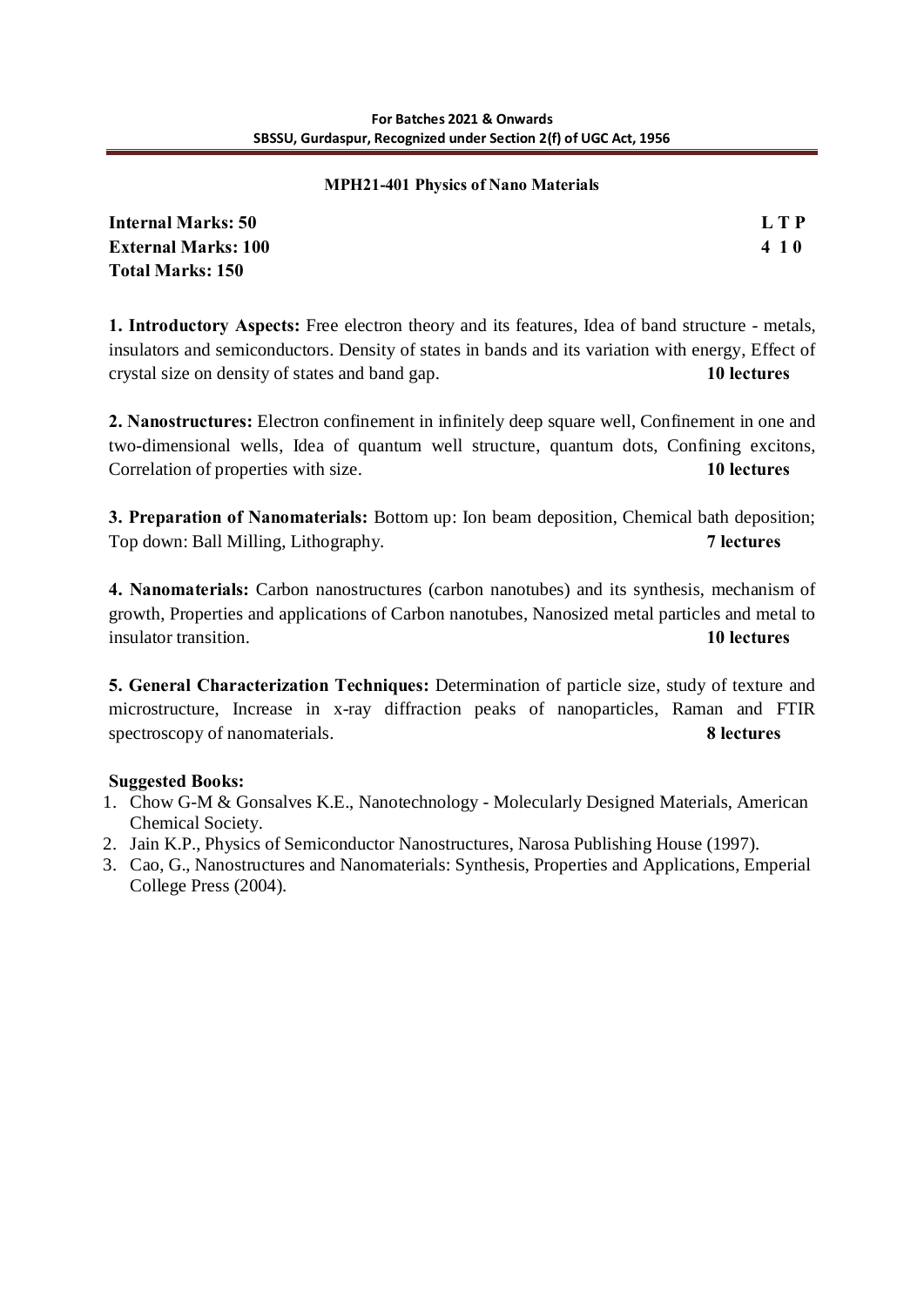#### **MPH21-402 Synthesis and Characterization of Materials**

**Internal Marks: 50 L T P External Marks: 100 4 1 0 Total Marks: 150**

**1. Synthesis of Materials:** Bulk Synthesis: Solid state reaction method, sol gel method, chemical precipitation method. Film deposition methods: Physical vapor deposition, Chemical vapor deposition, Spray pyrolysis, sputtering (RF, DC); Pulsed laser deposition (PLD), Spin coating technique. **10 lectures**

**2. Microscopic Techniques:** Transmission electron microscopy (TEM), Scanning electron microscopy (SEM); scanning tunneling microscopy (STM); Atomic force microscopy (AFM).

**8 lectures** 

**3. Spectroscopic Techniques:** Diffraction techniques: X-ray diffraction, data manipulation of diffracted X-rays for structure determination; X-ray fluorescence spectrometry for element detection with concentration; Auger electron spectroscopy (AES), X-ray photoelectron spectroscopy (XPS). FTIR, UV-Visible spectroscopy. **12 lectures**

**4. Electrical and Magnetic Characterization Techniques:** Electrical resistivity, Dielectric properties in bulk and thin films, Hall effect, Magnetic characterization by measuring Magnetization viz. M-H loop, temperature dependent magnetization, time dependent magnetization, Measurements using AC susceptibility by Force and Induction method using Vibrating Sample magnetometer(VSM) and introduction to Superconducting Quantum Interference Device (SQUID).

# **15 lectures**

# **Suggested Books:**

1. Thin Film Phenomena :K.L. Chopra-Mc Graw Hill Book, Comp.,1979.

2. Thin Film fundamentals: A. Goswami-New age International, 2007

3. Material Science and Engg :W.D. Callister-John Wiley, 2001

4. Elements of X-ray Diffraction (3rd edition) : B.D. Cullity, S.R. Stock-Prentice Hall, 2001.

5. X-ray Fluorescence spectroscopy: R. Jenkins-Wiley Interscience, New York, 1999.

6. Methods of Surface Analysis : J.M. Walls- Cambridge University Press, 1989.

7.The principles and Practice of Electron Microscopy: Ian M. Watt-Cambridge University Press, 1997

8. Modern techniques for surface science: D.P. Woodruff and T.A. Delchar- Cambridge University Press, 1994.

9. Dorothy Hoffman Handbook of Vacuum Science and Technology

11. "*Vacuum Technology*", 1983, A. Roth, Pergamon Press (Oxford).

12."Vacuum Technology and Applications, "1991, David J. Hucknall, Butterworth-Heinemann (Oxford).

13. "Low-temperature physics: an introduction for scientists and engineers, "1992, P V E McClintock, D J Meredith and J K Wigmore, Blackie (Glasgow).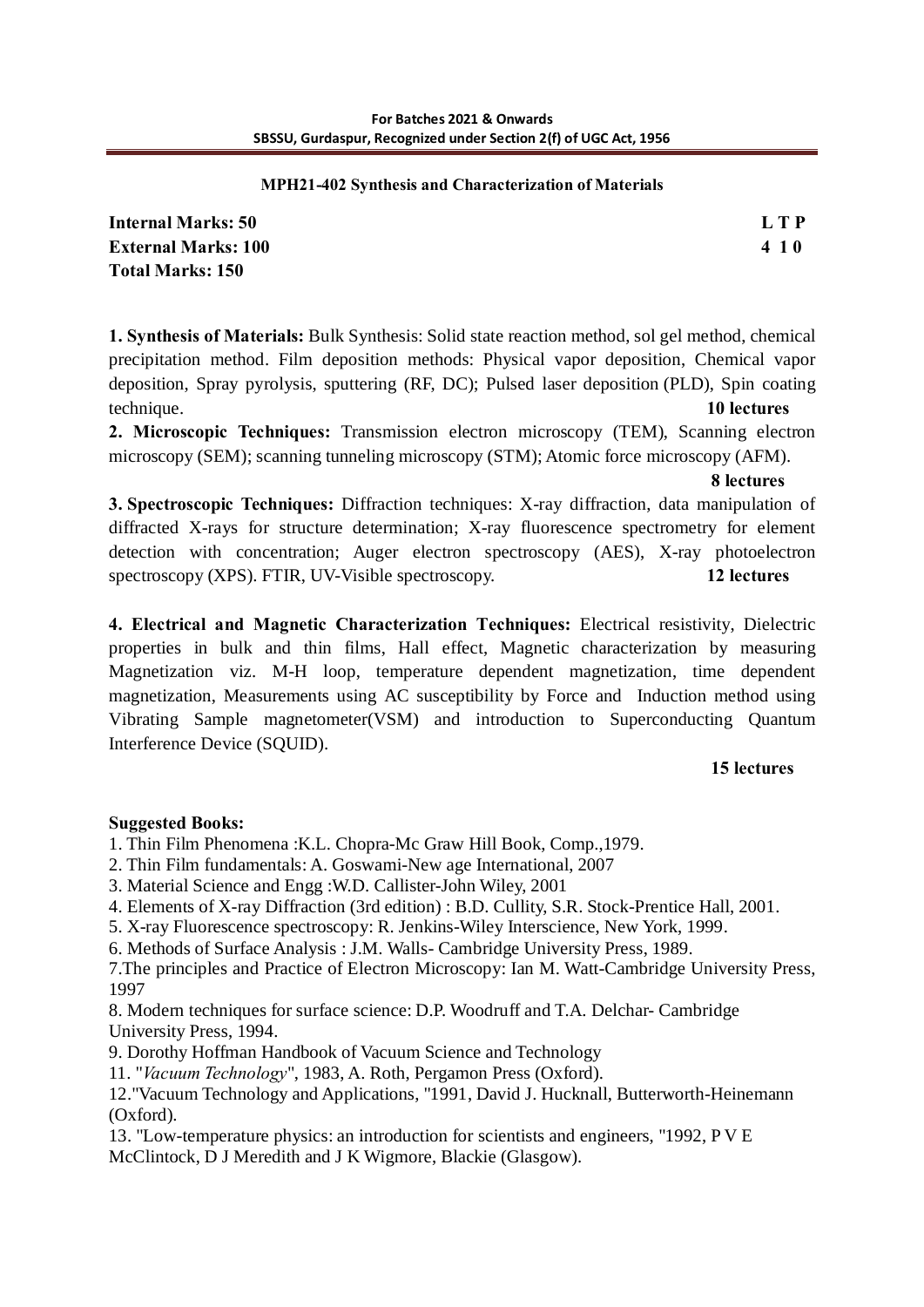# **MPH21-403 Physics Lab-IV**

**Internal Marks: 50 L T P External Marks: 100 0 0 6 Total Marks: 150**

The aim and objective of the courses on Physics Laboratory is to expose the students of M.Sc. to the experimental techniques in general Physics, so that they can co-relate the theoretical concepts with the experimental ones and develop confidence to handle sophisticated equipment and prepare reports.

**1. Experimental Methodology:** Students will learn how to design a problem and write hypothesis, set up and perform experiments, analysis of obtained results, drawing inferences and conclusions, which will be followed by a detailed report of outcomes.

**2.** Students will be required to perform detailed study on a problem in one of the following fields:

- · Experimental Physics
- Theoretical Physics

In all, it will be a collaborative work to perform experimental/theoretical work and to prepare final report, involving a maximum of 05 students in each group. The final evaluation will comprise of pre-submission seminar for Internal Evaluation (50 marks) and final presentation of results for External Evaluation (100 marks).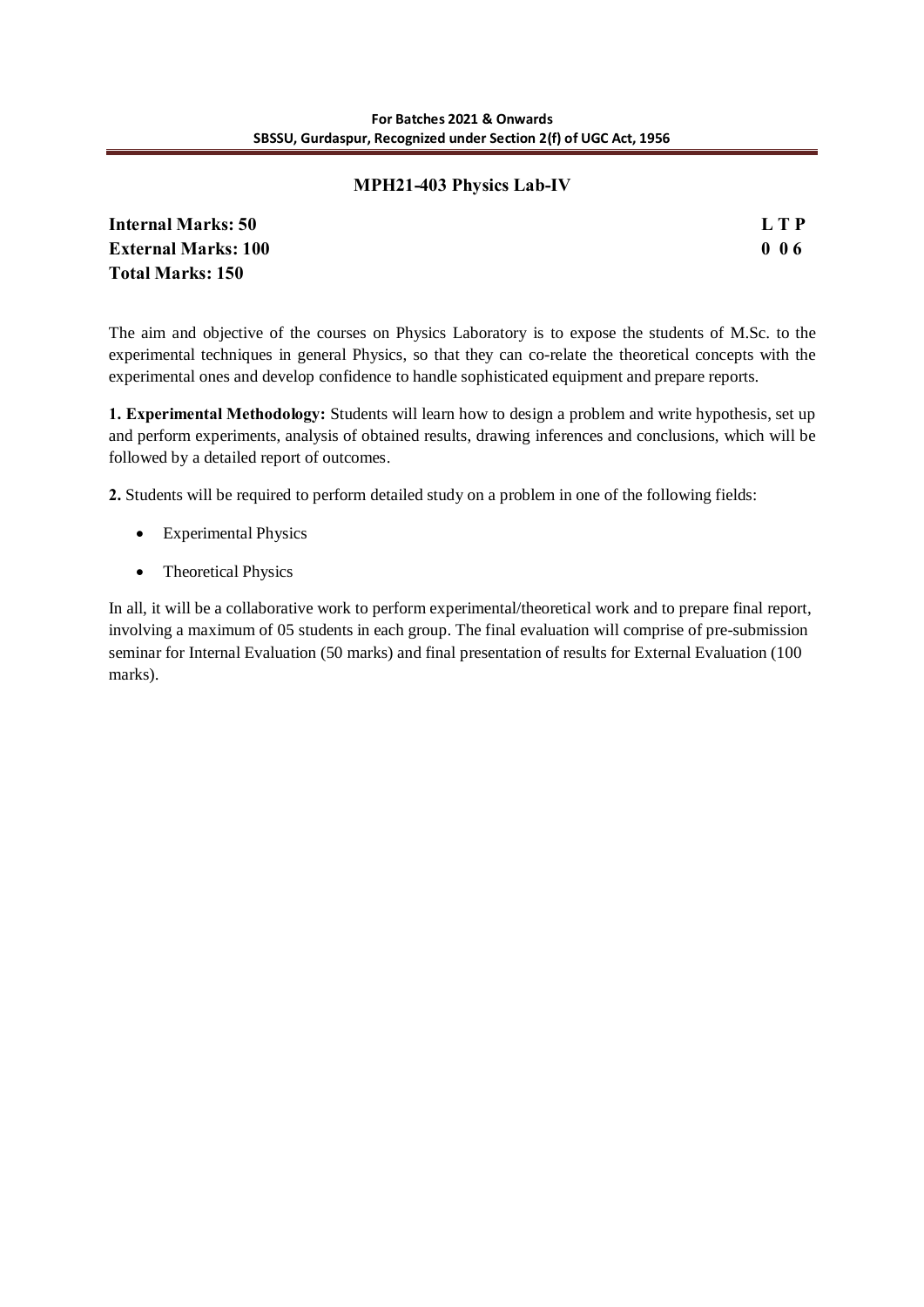## **MPH21-404 Radiation Physics**

| Internal Marks: 50         | L T P |
|----------------------------|-------|
| <b>External Marks: 100</b> | 410   |
| Total Marks: 150           |       |

**1. Ionizing Radiations and Radiation Quantities:** Types and sources of ionizing radiation, fluence, energy fluence, kerma, exposure rate and its measurement - The free air chamber and air wall chamber, Absorbed dose and its measurement ; Bragg Gray Principle, Radiation dose units rem, rad, Gray and sievert dose commitment, dose equivalent and quality factor.

#### **10 Lectures**

*2.* **Dosimeters:** Pocket dosimeter, films, solid state dosimeters such as TLD, SSNTD, chemical detectors and neutron detectors. Simple numerical problems on dose estimation.

#### **10 Lectures**

*3.* **Radiation Effects and Protection:** Biological effects of radiation at molecular level, acute and delayed effects, stochastic and nonstochastic effects, Relative Biological Effectiveness (RBE), Linear energy transformation (LET), Dose response characteristics. Permissible dose to occupational and non-occupational workers, maximum permissible concentration in air and water, safe handling of radioactive materials, The ALARA, ALI and MIRD concepts, single target, multitarget and multihit theories, Rad waste and its disposal, simple numerical problems.

#### **15 Lectures**

**4. Radiation Shielding:** Thermal and biological shields, shielding requirement for medical, industrial and accelerator facilities, shielding materials, radiation attenuation calculations-The point kernal technique, radiation attenuation from a uniform plane source. The exponential point-Kernal. Radiation attenuation from a line and plane source. Practical applications of some simple numerical problems.

# **10 Lectures**

# **Suggested Books:**

S. Glasstone and A. Sesonke: Nuclear Reactor Engineering-Van Nostrand Reinhold, 1981 2. Alison. P. Casart: Radiation Theory

3. A. Edward Profio: Radiation Biology-Radiation Bio/Prentice Hall, 1968

4. F.H. Attix: Introduction to Radiological Physics and Radiation Dosimetry-Wiley-VCH, 1986.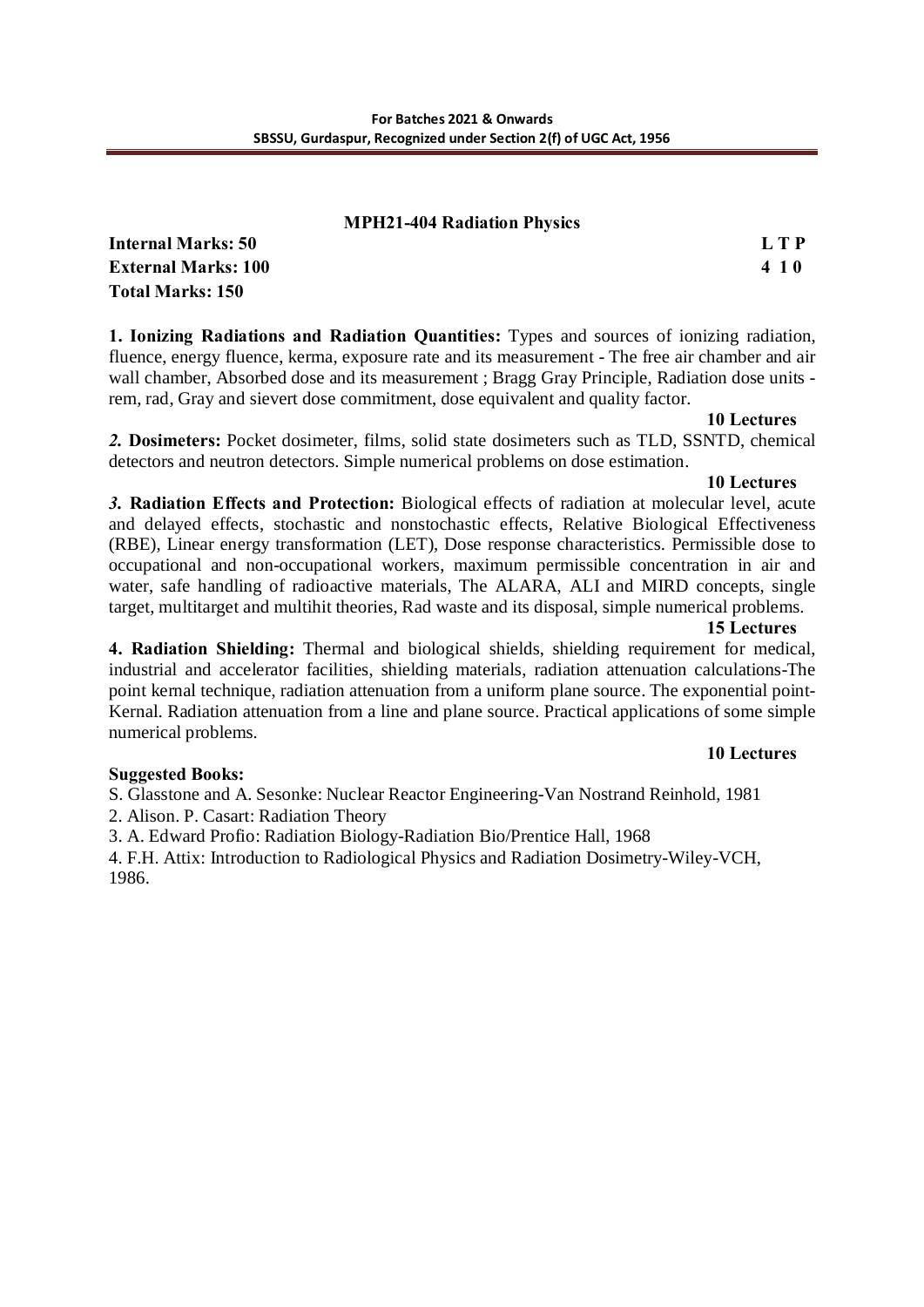#### **MPH21-405 Advanced Statistical Mechanics Internal Marks: 50 L T P**

**External Marks: 100 4 1 0 Total Marks: 150**

1. **Interacting Systems**: Deviation of a real gas, Cluster expansion for a classical gas, Virial expansion of equation of state, Evaluation of virial coefficients, quantum mechanical ensemble theory, the density matrix, density matrix for a linear harmonic oscillator; Bose condensation.

**12 Lectures**

2. **Phase Transitions and Critical Phenomena**: Phase transitions- General remarks on the problems of condensation, Dynamical model for phase transition- Ising and Heisenberg models, the lattice gas and binary alloy, Ising model in the Zeroth approximation, Matrix method for one dimensional Ising model. The critical indices, Law of Corresponding States, Thermodynamic inequalities. **12 Lectures**

3**. Brownian Motion:** Spatial correlation in a fluid, Einstein- Smoluchowski theory, Langevin theory, The Fokker-Planck equation. **9 Lectures**

4. **The Time Corelation Function Formalism:** Concept of time correlation function, derivation of basic formulas of linear response theory, The Wiener- Khintchine theorem, the fluctuation dissipation theorem. The Onsagar relations. **12 Lectures**

# **Suggested Books:**

1. Statistical Mechanics: R. K. Pathria ( Butterworth-Heinemann, Oxford), 3rd ed, 2011.

2. Statistical Mechanics : K. Huang (Wiley Eastern, New Delhi) 2011.

3 Elementary Statistical Physics : C. Kittel (Wiley, New York) (1958).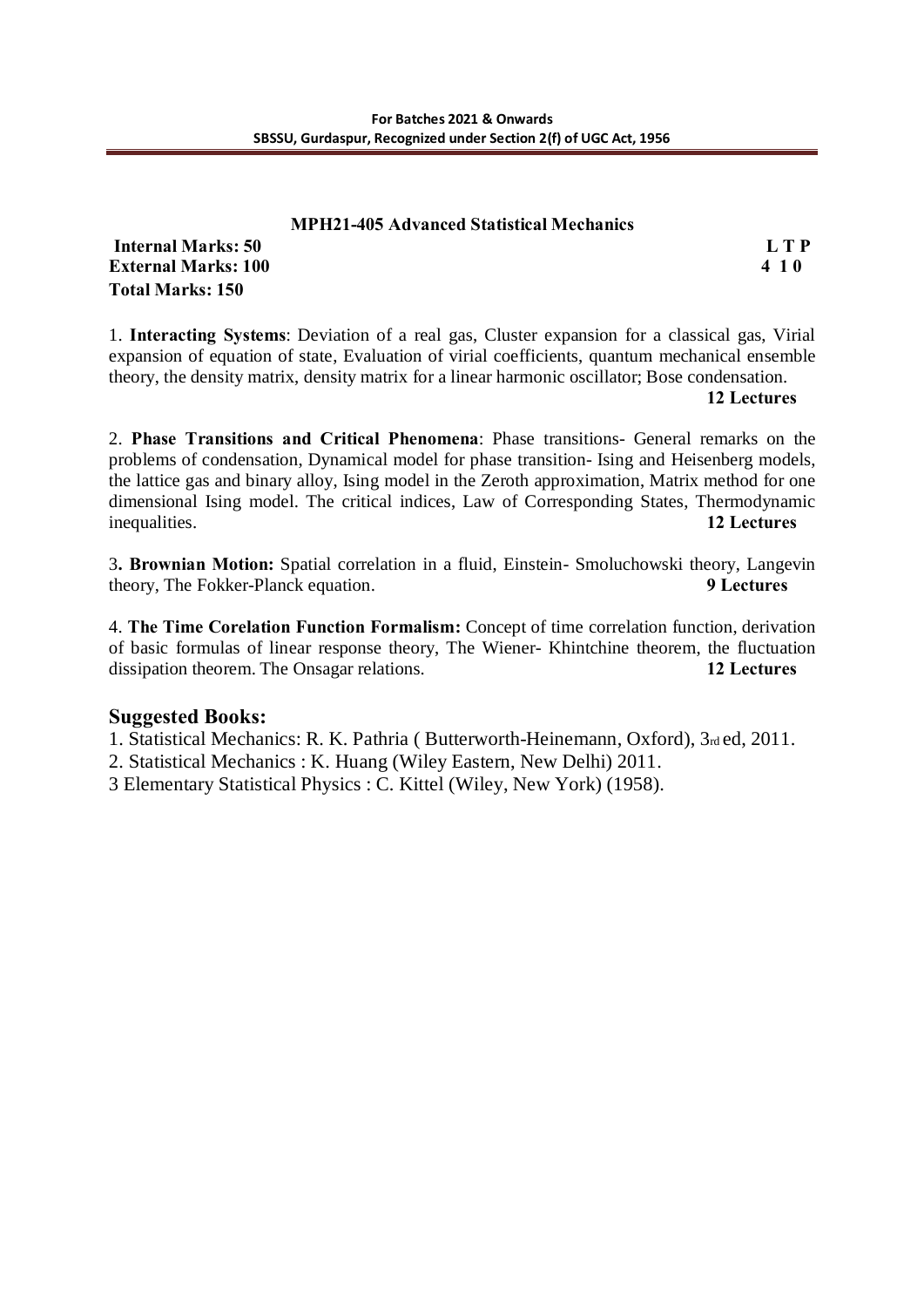#### **MPH21-406 Reactor Physics**

**Internal Marks: 50 L T P External Marks: 100 4 1 0 Total Marks: 150**

**1. Interaction of Neutrons with Matter in Bulk:** Thermal neutron diffusion, Transport and diffusion equations, transport mean free path, solution of diffusion equation for a point source in an infinite medium and for an infinite plane source in a finite medium, extrapolation length and diffusion length-the albedo concept. 10 **Lectures**

**2. Moderation of Neutron:** Mechanics of elastic scattering, energy distribution of thermal neutrons, average logarithmic energy decrement, slowing down power and moderating ration of a medium. Slowing down density, slowing down time, Fast neutron diffusion and Fermi age theory, solution of age equation for a point source of fast neutrons in an infinite medium, slowing down length and Fermi age.

**3. Theory of Homogeneous Bare Thermal and Heterogeneous Natural Uranium Reactors** Neutron cycle and multiplication factor, four factor formula, neutron leakage, typical calulations of critical size and composition in simple cases, The critical equation, material and geometrical bucklings, effect of reflector, Advantages and disadvantages of heterogeneous assemblies, various types of reactors with special reference to Indian reactors and a brief discussion of their design feature. 13 **Lectures**

# **4. Power Reactors Problems of Reactor Control**

Breeding ratio, breading gain, doubling time, Fast breeder reactors, dual purpose reactors, concept of fusion reactors, Role of delayed neutrons and reactor period, Inhour formula, excess reactivity, temperature effects, fission product poisoning, use of coolants and control rods.

# **Suggested Books:**

- 1. The elements of Nuclear reactor Theory: Glasstone & Edlund-Vam Nostrand, 1952.
- 2. Introductions of Nuclear Engineering: Murray-Prentice Hall, 1961.

# **12 Lectures**

## **10 Lectures**